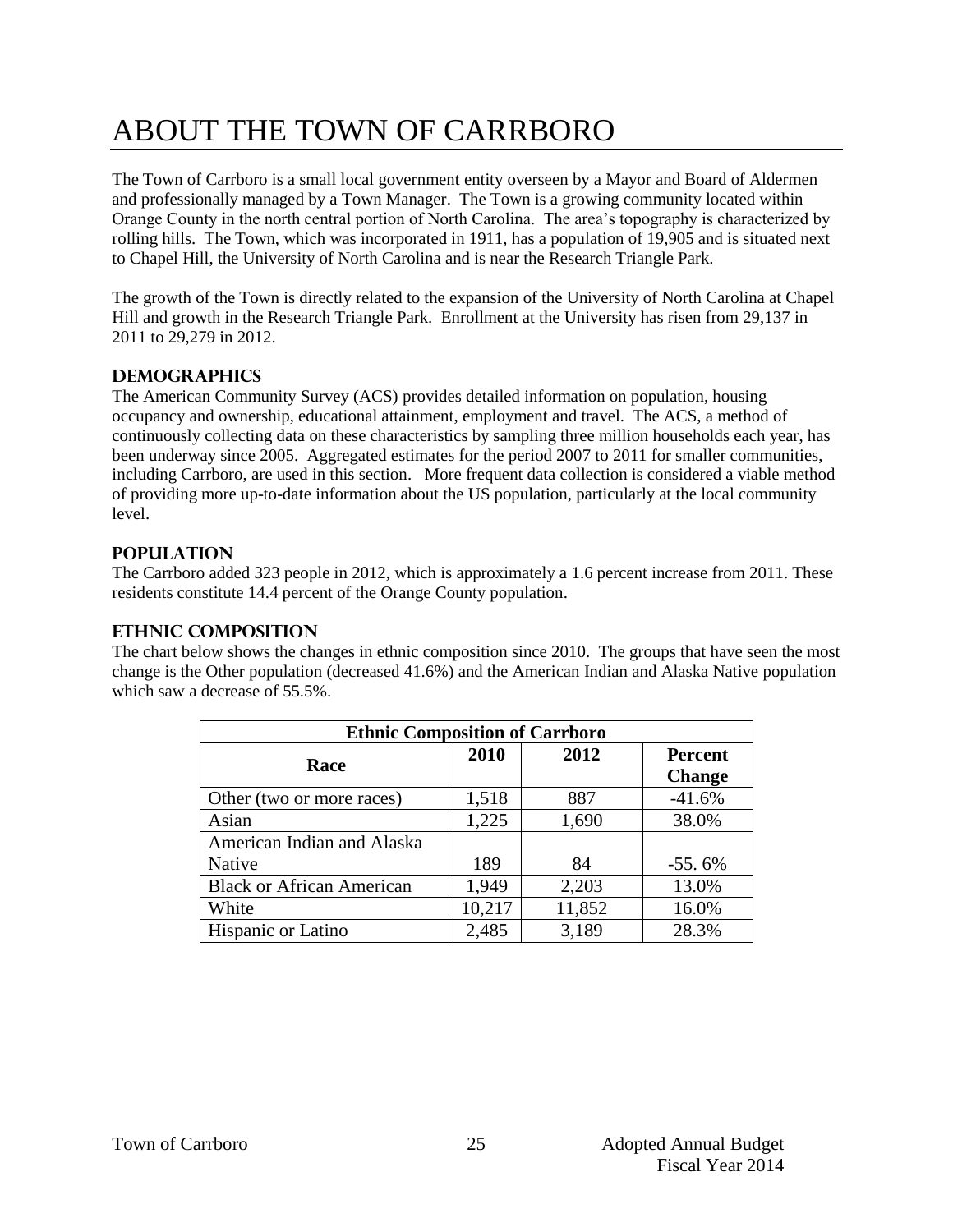#### **Age Composition**

The combined age groups of the years 20 to 54 continue to make up more than 63 percent of Carrboro's total population. The age group of 20 to 24 decreased 23 percent, an indication of a decline of the proportion of undergraduate students living in Carrboro. The school age population (age 10 to 19) decreased 48%. The biggest increases took place in the age groups of 55 to 59 and 85 and over. The largest age group in Carrboro continues to be the 25 to 34 age group, at 24 percent of the population.

| Age                                                                | <b>Number</b> | $%$ of<br><b>Population</b> | % Change |
|--------------------------------------------------------------------|---------------|-----------------------------|----------|
| <b>Under 5 Years</b>                                               | 1,491         | 7.7                         | 20%      |
| 5 to 9 Years                                                       | 1,265         | 6.5                         | 34%      |
| 10 to 14 Years                                                     | 1,011         | 5.2                         | $-17%$   |
| 15 to 19 Years                                                     | 761           | 3.9                         | $-31%$   |
| 20 to 24 Years                                                     | 2,233         | 11.5                        | $-23%$   |
| 25 to 34 Years                                                     | 4,642         | 24.0                        | 36%      |
| 35 to 44 Years                                                     | 2,782         | 14.4                        | 8%       |
| 45 to 54 Years                                                     | 2,633         | 13.6                        | 10%      |
| 55-59 Years                                                        | 1,295         | 6.7                         | 55%      |
| 60 to 64 Years                                                     | 444           | 2.3                         | 22%      |
| 65 to 74 Years                                                     | 264           | 1.4                         | $-13%$   |
| 75 to 84 Years                                                     | 370           | 1.9                         | $-19%$   |
| 85 Years and Over                                                  | 176           | 0.9                         | 41%      |
| Source: U. S. Census Bureau 2007-2011 American Community<br>Survey |               |                             |          |

## **Housing**

Carrboro continues to be mostly a community consisting of rental units as 64 percent of the housing stock is renter occupied. Owner occupied housing is 36 percent of occupied housing units. The total housing stock of 9,418 housing units had a vacancy rate of 5.7 percent. Of the total housing units, 42 percent was in single-unit structures, 56 percent was in multi-unit structures, and 2 percent was mobile homes. Eleven percent of the housing units were built since 2000.

The median value of a housing unit in Carrboro in 2007-2011 was \$345,700. This is up from \$307,600 in 2010, a 12 percent increase.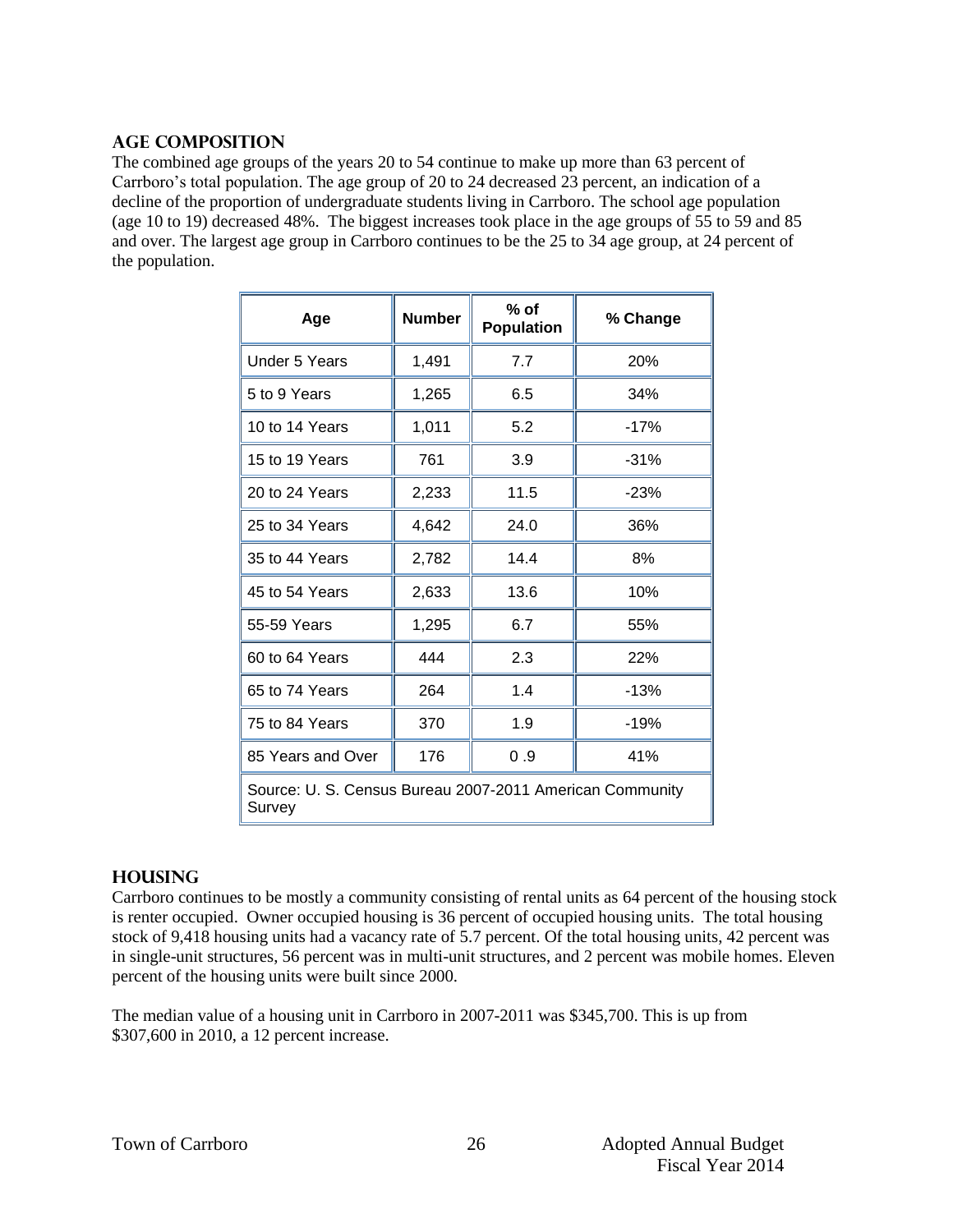## **Income**

The 2007-2011 median household income is \$43,276. Thirty-one percent of the households earn less than \$25,000 a year. Twenty- six percent of the households make between \$25,000 and \$50,000 a year, while 43 percent of households make more than \$50,000 a year.

#### **EMPLOYMENT**

Employment levels in Carrboro reflect national and statewide trends with an increase in the unemployment rate from 6.5% in 2010 to 5.9 % in 2012. The unemployment rate for Orange County was 3.1 % in 2007 and due to the current national economic condition has climbed to 5.9% as of December 2012, which is well below the state unemployment rate of 9.4%.

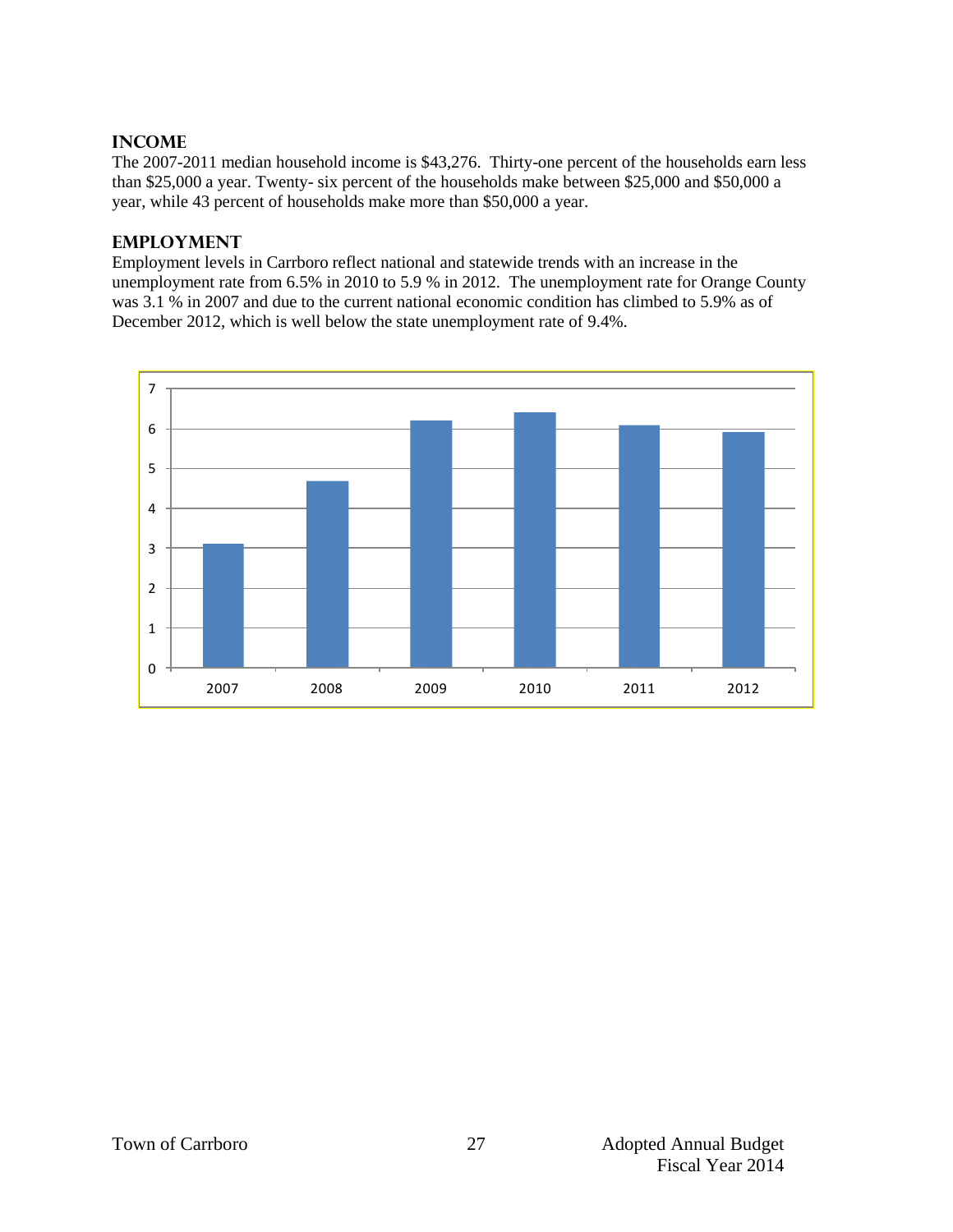The major employers within Orange County (those with 450 or more employees) reflect the dominance of the professional services and retail sectors.

|                                             | # of             |
|---------------------------------------------|------------------|
| <b>Employer</b>                             | <b>Employees</b> |
| University of North Carolina at Chapel Hill | 16,220           |
| <b>UNC Health Care System</b>               | 7,960            |
| <b>Blue Cross/Blue Shield of NC</b>         | 1,240            |
| <b>Chapel Hill-Carrboro City Schools</b>    | 2,140            |
| <b>Orange County Schools</b>                | 1,160            |
| <b>Orange County Government</b>             | 850              |
| <b>Town of Chapel Hill</b>                  | 910              |
| <b>Sports Endeavors</b>                     | 680              |
| <b>Harris Teeter</b>                        | 490              |



*Source: Orange County Economic Development Commission*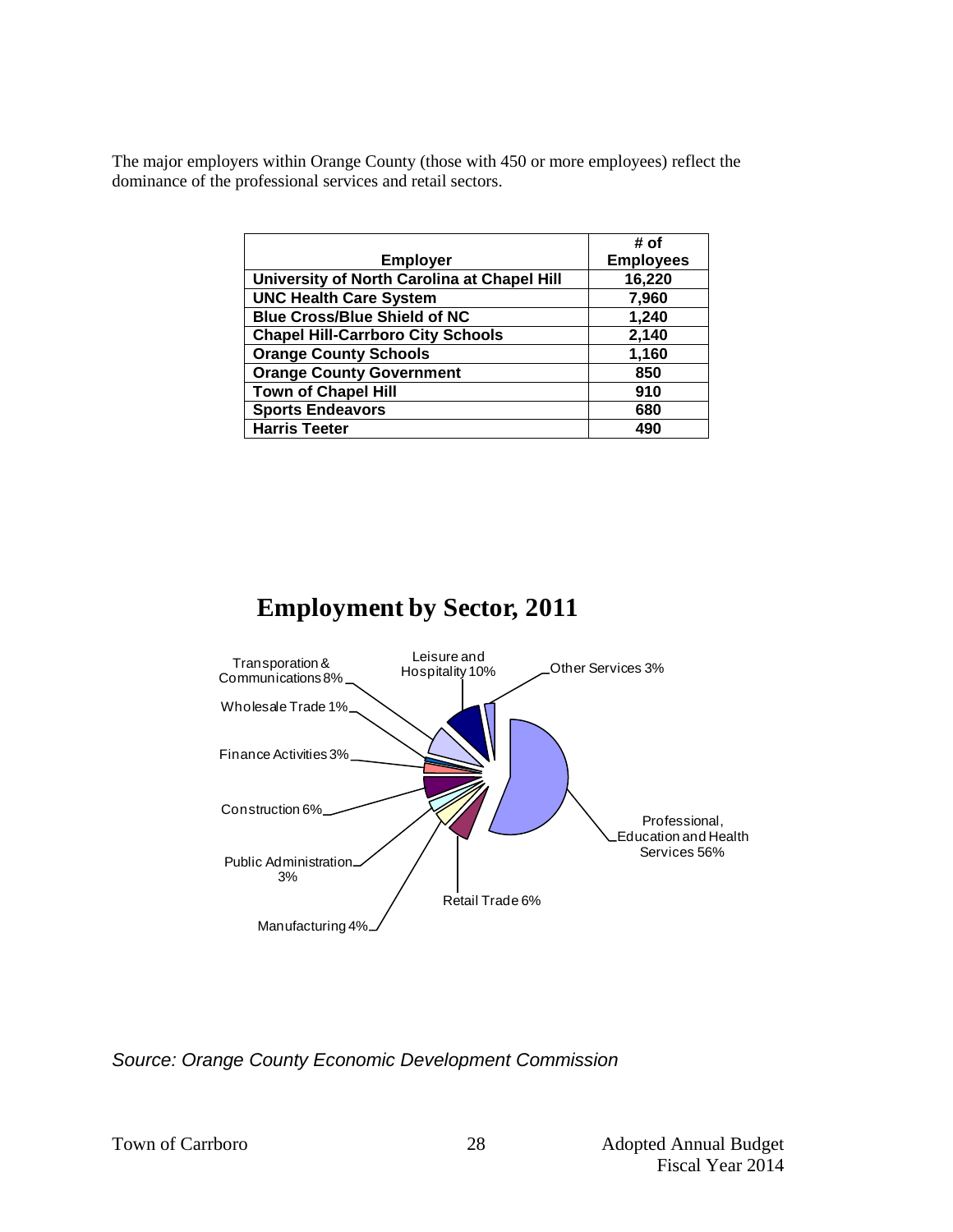# **Key Intergovernmental Relationships**

The Town of Carrboro has many relationships with surrounding communities and with other State and regional organizations that affect the services provided to the community. A summary of these relationships follows:

## *State of North Carolina*

- Established the Town by granting a municipal charter
- Grants and imposes powers to the Town
- Constructs and maintains a road network within the Town limits
- Is the conduit for transportation improvement funds used to maintain roads
- Collects and distributes certain taxes to the Town (sales taxes, beer and wine taxes, etc.)

## *Triangle J Council of Governments (TJCOG)*

- Provides planning and other services to towns that are members of this voluntary organization that represents a region of municipal and county governments, including Carrboro
- Includes one delegate and one alternate to its board of delegates

## *City of Durham*

• Provides staff for the Durham/Chapel Hill/Carrboro Metropolitan Planning Organization (Transportation Advisory Committee)

## *Chatham County*

 Meets with town staff via Orange-Chatham Work Group on occasion to review development issues. Development at the border affects each community.

## *University of North Carolina*

- Has mutual aid agreement for police services and emergencies
- Involves town in planning for Carolina North
- Allows use of easement for Libba Cotten bikeway

## *Orange Water and Sewer Authority*

- Provides a mutual aid agreement for emergency response
- Extends water and sewer services in Carrboro zoning jurisdiction in accordance with policies of the Board
- Maintains fire hydrants used by the Carrboro Fire Department

## *Orange County*

- Provides mutual aid agreement for police services
- Provides landfill and recycling services to Carrboro
- Appoints two members to OWASA board of directors
- Participates in Joint Planning Agreement
- Plans jointly with Town for use of Housing and Urban Development Funds (HUD) and receives local contribution from Town toward affordable housing initiatives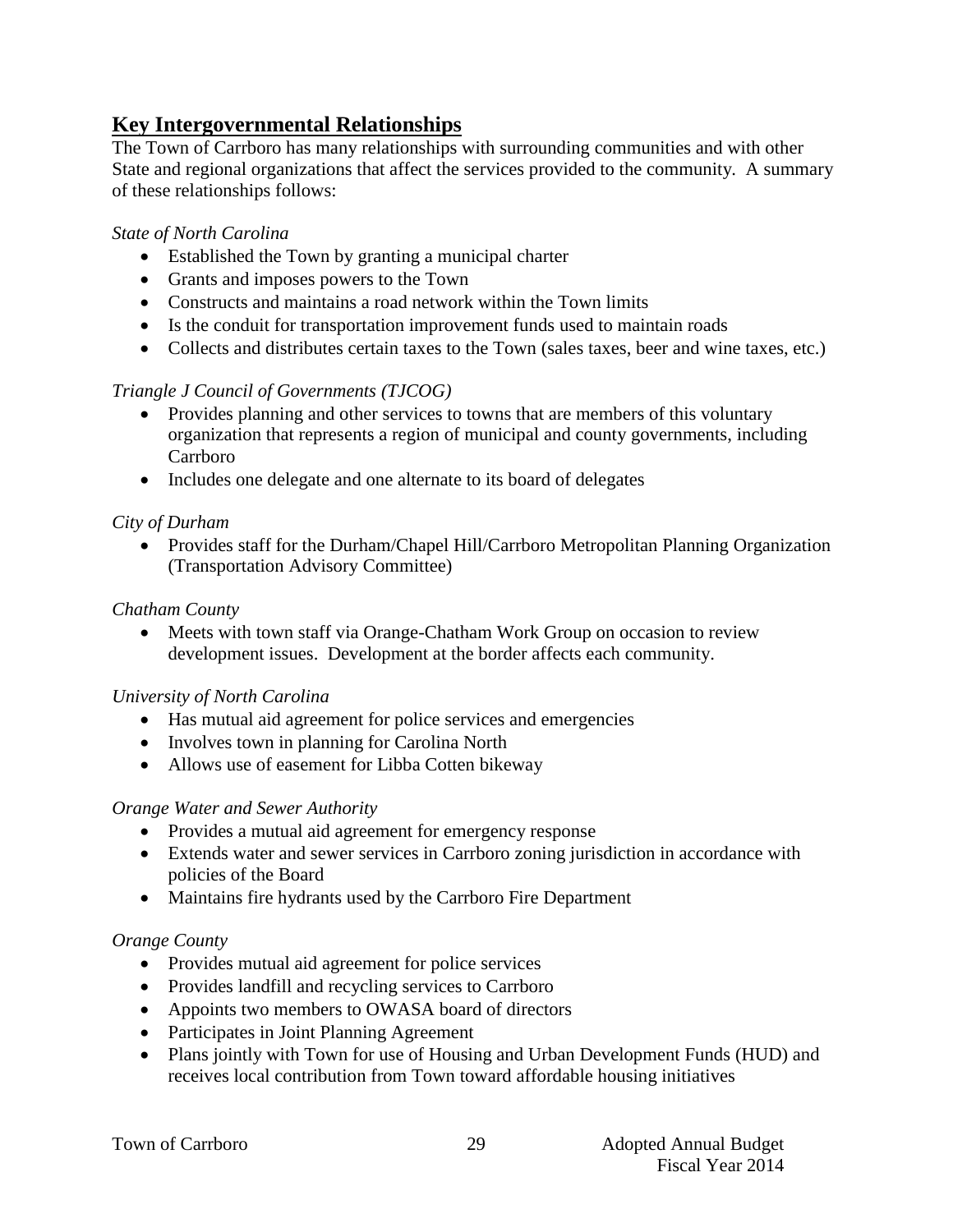- Has community, elected board members, and other Carrboro residents serve on numerous boards, commissions, and work groups including: Solid Waste Advisory Board, Orange County Economic Development Commission, JOCCA, EMS Council, Intergovernmental Parks Work Group, and the Orange County Housing and Land Trust
- Assists with funding of joint capital projects including recent purchase of Adams Tract for open space preservation
- Operates 911 emergency communications system; dispatches fire and police service units
- Provides jail services for Carrboro
- Provides tax assessing and collection services for Carrboro
- Provides grants to Carrboro for recreation
- Enforces soil and erosion control ordinance in the Town
- Program cooperative recreational and educational ventures with Orange County

## *Town of Chapel Hill*

- Provides fixed-route, E-Z rider and Shared Ride transit services via an interlocal agreement with Town of Carrboro and the University of North Carolina
- Appoints two members to the Orange County Solid Waste Advisory Board, two members to the Orange Water and Sewer Authority (OWASA) board of directors.
- Has a mutual aid agreement for fire protection
- Provides use of Chapel Hill's fire training facilities
- Provides regular staff communications regarding services and policies
- Share resources with Chapel Hill, i.e., protective gear and hose tester in the Fire Department; special events staffing
- Program cooperative recreational and educational ventures with Chapel Hill

## *Town of Hillsborough*

- Provides mutual aid agreement for fire and police protection
- Appoints two members of the Orange County Solid Waste Advisory Board

## *Chapel Hill-Carrboro School System*

- Engages in joint use agreements for use of some recreation facilities
- Uses town services to provide school resource officer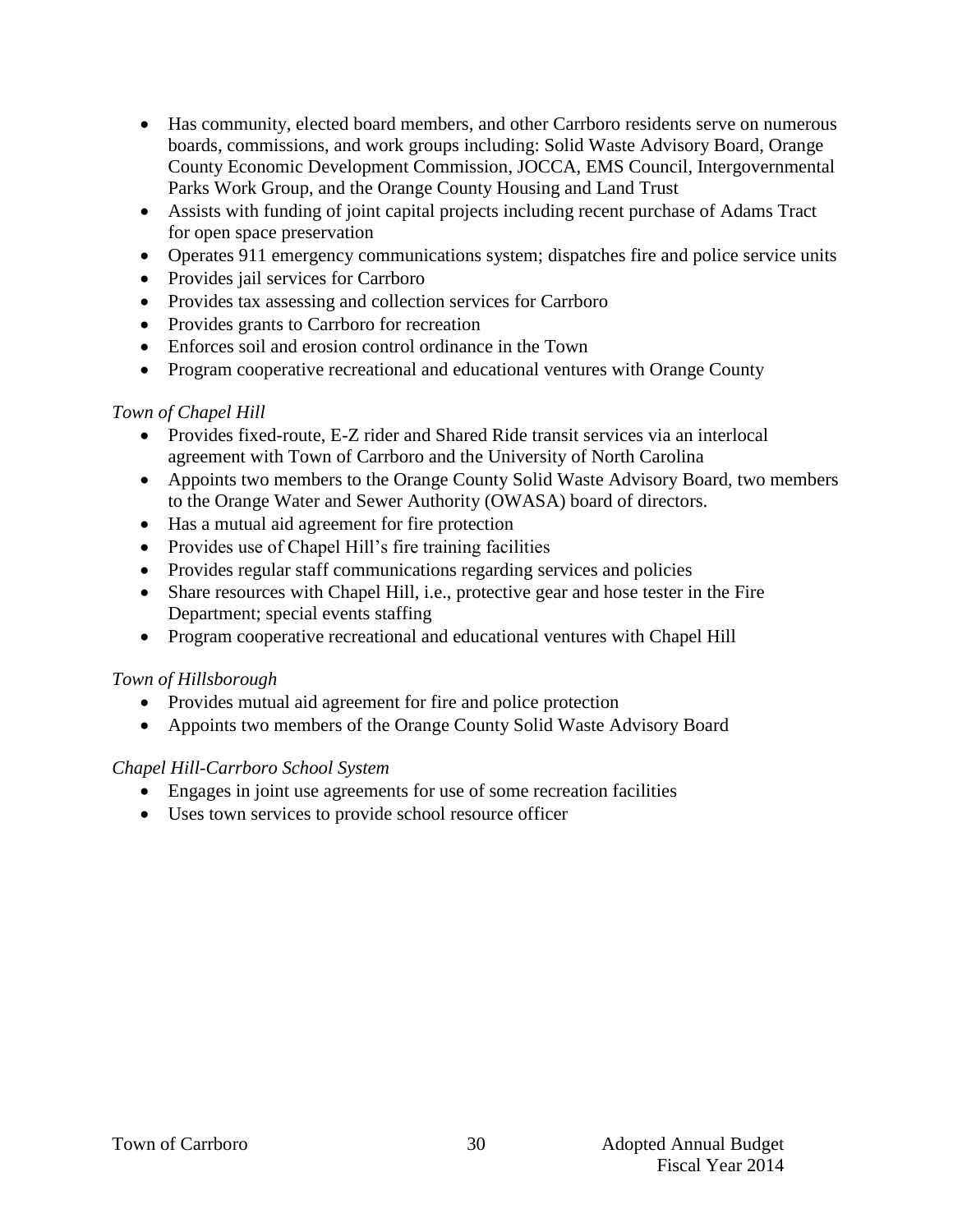# **GOVERNMENTAL STRUCTURE**

The Town of Carrboro has a council/manager form of municipal government. Under the council/manager form of government, the Board of Aldermen performs the legislative functions of the town: establishing laws and policies. The Board of Aldermen is an elected body representing the residents of Carrboro. Under the current electoral system, the Board of Aldermen consists of a mayor and six aldermen. The mayor and the aldermen are elected by the voters of the entire town. The mayor is elected to serve a term of two years and the aldermen are elected to serve staggered terms of four years. The mayor acts as the official head of town government and presides at board meetings. The mayor is a voting member of the board. He or she also appoints council members to advisory boards and committees.

The Board also appoints a manager who carries out the laws and policies enacted by the board. The Town Manager is responsible for managing the town's employees, finances, and resources. The Town has 162 full-time and part-time employees with 8 departments reporting to the Town Manager (see chart below). The Board of Aldermen also appoints a Town Clerk to maintain important town records, and an attorney, who represents the town administration and board in all legal matters.

Local governments in North Carolina exist to provide a wide range of basic services on which we all depend: police and fire protection; public works (garbage collection, street resurfacing, fleet maintenance, landscaping and building and grounds); planning; inspections and zoning; economic and community development; and parks and recreation programming. The major services provided by the Town include all of the services above but exclude water and sewer services



and tax collections. Certain large costs assumed by the Town reflect key services that are contracted with other governmental jurisdictions such as transit services, recycling, and landfill fees. The town also has administrative support units (personnel, technology, finance, budget, purchasing, town clerk, etc) that provide both direct services as well as indirect support services. The General Fund is the primary operating budget for the Town. The town has several other smaller funds primarily for capital reserves or for capital projects.

The budget for the town is largely supported by property taxes. The Town, facing growth in the Northern Transition Area, envisions the potential increase in the town's population to 24,000. In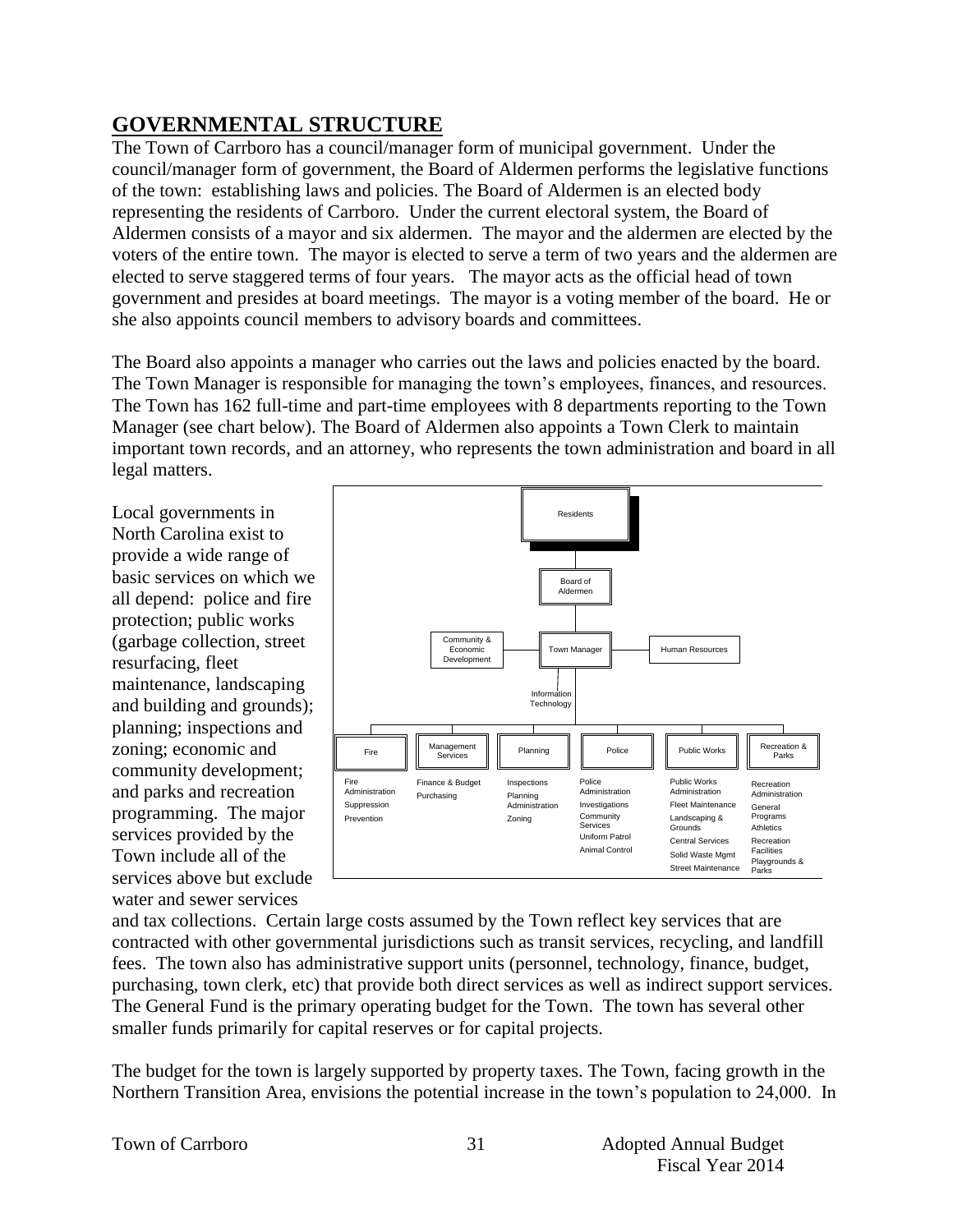addition, the Town, in an effort to reduce the tax burden on residents, is exploring ways to increase its commercial tax base  $(\sim 11\%)$  as a percentage of its tax base.

## **BOARD PRIORITIES**

The Board of Aldermen annually reviews and defines strategic priorities for the Town with the ultimate goal of creating and maintaining Carrboro as a sustainable community that is a highly desirable place to live. The Board's decisions ultimately affect the resource allocations for Town services and approved with the annual budget ordinance allocating expenditures and revenues for July 1 through June 30 of each year.

Budgeting in Carrboro has become a year-round event. After adoption of the operating budget in June, work on the CIP begins in August. Much of the work presented in the annual operating budget draws from the CIP, reports and assessments of community needs identified by residents, advisory boards, staff, and the Board.

| FY 2013-14 Budget Kick-Off and Budget Manual Distribution    | Thursday, January 31, 2013     |
|--------------------------------------------------------------|--------------------------------|
| FY 2012-13 Mid-Year Status Report and Board Input for FY     |                                |
| 2013-14 Budget                                               | Tuesday, February 12, 2013     |
| Public Hearing to Receive Community Input on FY 2013-14      |                                |
| <b>Budget</b>                                                | Tuesday, February 19, 2013     |
| <b>Requested Budget from Departments Due</b>                 | Thursday, February 21, 2013    |
| Preliminary Budget Compiled (Management Services)            | Week of February 22 - 28, 2013 |
| Manager Meets with Department Heads on Requested Budget      | Week of March 4 - 8, 2013      |
| Manager's Recommended Budget Compiled (Management            |                                |
| Services)                                                    | Week of March 11-15, 2013      |
| Review of Recommended Budget by Manager                      | Week of March 18-29, 2013      |
| <b>Revisions to Recommended Budget (Management Services)</b> | Week of April 1-5, 2013        |
| Manager Meets One-On-One with Board of Aldermen              | Week of April 22-26, 2013      |
| Manager Submits FY2013-14 Recommended Budget to Board        | Tuesday, May 07, 2013          |
| First Budget Work Session - Board                            | Tuesday, May 14, 2013          |
| Public Hearing on Recommended Budget                         | Tuesday, May 21, 2013          |
| Second Budget Work Session (if needed) - Board               | Tuesday, June 04, 2013         |
| Board Adopts FY 2013-14 Budget                               | Tuesday, June 18, 2013         |

## **Budget Calendar**

Departmental budgets are prepared and justified using two components - a continuation budget with proposed change and/or expansion budget. In recognition that some costs incurred by the Town reflect increases beyond normal inflation, the continuation budget, includes those costs, as well as expenditures where the Town or Board has made a legal or budgetary commitment. The inclusion of these costs in the continuation budget will allow the Town to maintain the same high levels of service provided in the current year with similar operating funds. These costs include projects and infrastructure expenditures reflected in the annual Capital Improvements Plan which includes street resurfacing costs, vehicles, equipment, various specific capital projects and debt service payments for capital commitments. Other ongoing annual costs in the continuation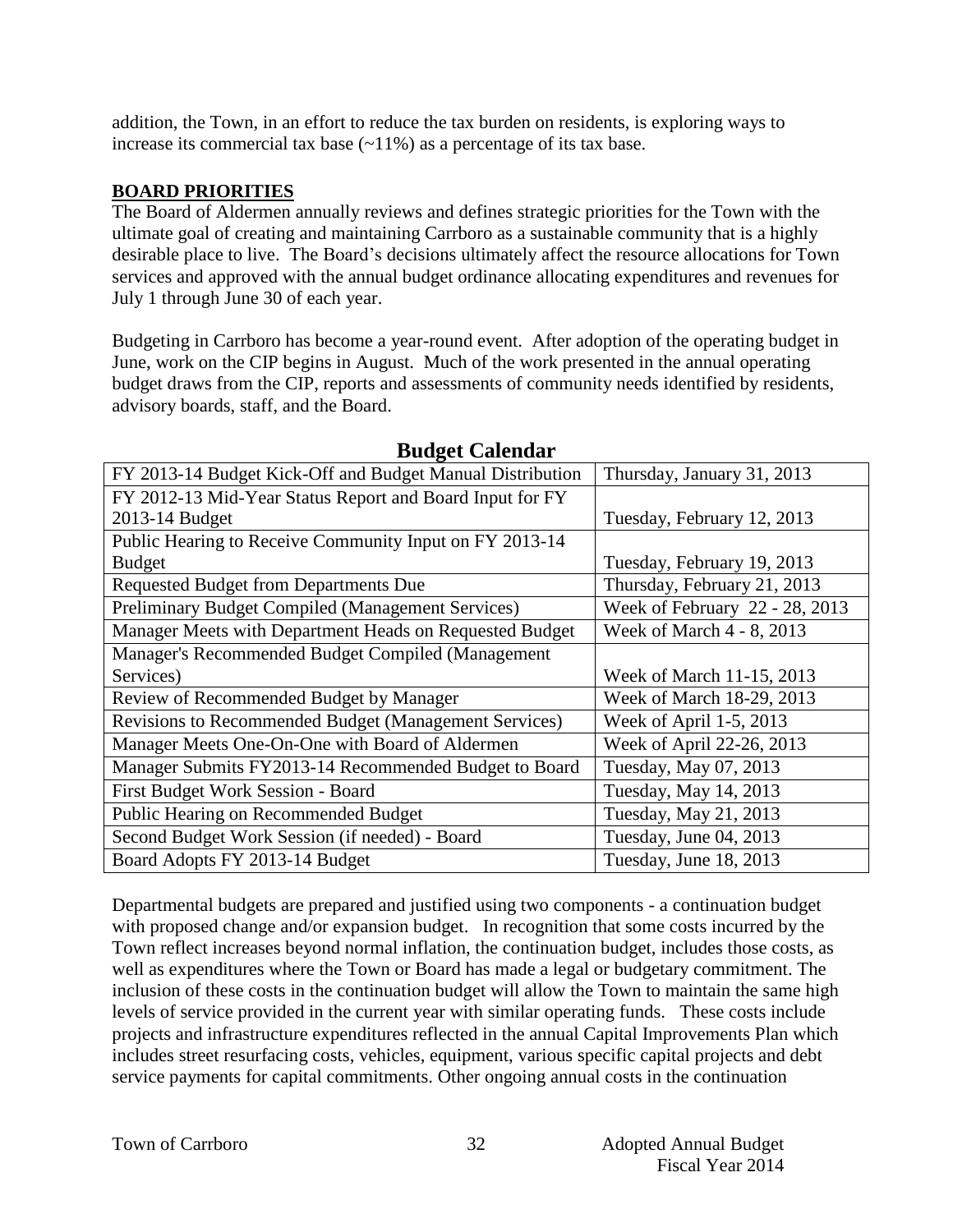budget includes any pay adjustments for employees, and dependent and retiree health insurance, and numerous operating costs needed to provide daily services.

All other requests are defined as "proposed changes" and are budgeted in a separate column and are categorized in a manner such that the Board and residents can understand the various dynamics involved in making funding decisions. Dynamics include improved service levels, and capital outlay – recurring capital outlay that does not meet the capital thresholds for consideration in the CIP. Justifications for proposed changes are based on the Board's adopted goals as well as individual departmental goals and objectives.

Also driving the services and budget process provided by the town are the strategic priorities and financial policies adopted by the Board. These financial policies address revenues, cash management, expenditures, debt and risk management, capital needs, and budgeting and management.

The current Board priorities (in bold) and departmental goals and work plans (in italics) are listed below:

## **A. Diversify revenue stream to maintain ethnic and economic diversity**

- *1. Maximize use and revenue at recreation facilities.(Recreation & Parks)*
- *2. Diversify and expand the commercial the tax base, to create more high paying jobs in town, and to promote the town's image as a place for businesses.(Economic and Community Development)*
- *3. Create public/private partnerships for various special programs to maximize revenue and the marketing potential of the programming while minimizing program costs. (Recreation & Parks)*
- *4. Offer diversified programs reflective of citizen needs and promotes sensitivity to cultural diversity. (Recreation & Parks)*

## **B. Protect historic neighborhoods and maintain Carrboro's unique identity**

*1. Evaluate and schedule completion of Comprehensive LUO review/update and evaluate need for strategic or comprehensive planning/update.(Planning)*

## **C. Improve walkability and public transportation**

- *1. Improve Quality of public transportation service. (Transportation)*
- *2. Improve level of public transportation service. (Transportation)*
- *3. Work with Chapel Hill Transit to more effectively manage current level of public transportation service in Carrboro, to extend service into areas of Carrboro not served by fixed route service, and evaluate the shared-ride service in Carrboro (number of participants). (Transportation)*
- *4. Improve access to public transportation. (Transportation)*

## **D. Encourage development that is compact, dense, and appeals to diverse lifestyles and incomes**

*1. Increase the number of affordable energy efficient housing units in the Town. (Economic and Community Development)*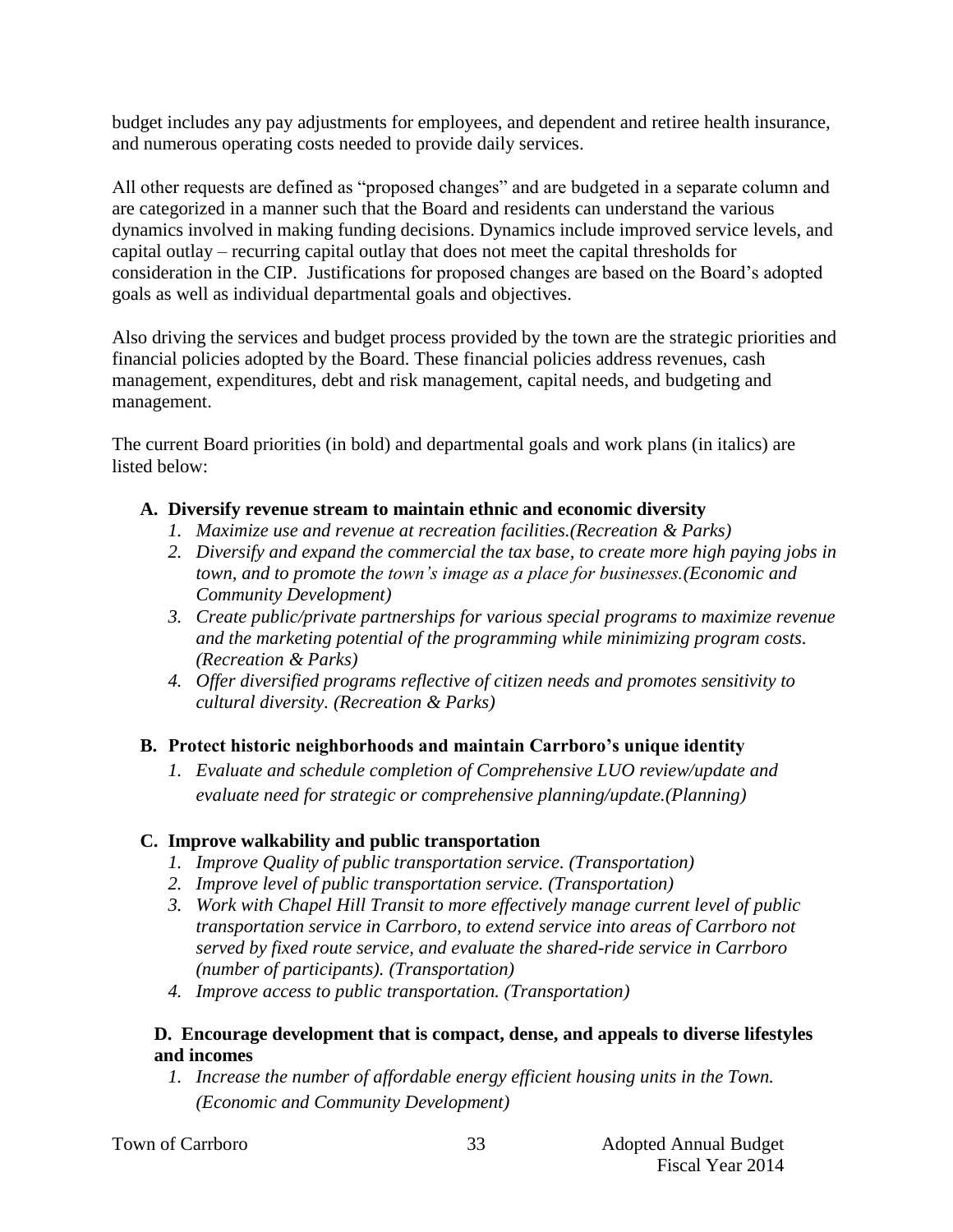## **E. Enhance and sustain quality of life/place issues for everyone**

- *1. Reduce the number of known drug houses and street-level drug sales locations. (Police)*
- *2. Maintain index crime clearance rates at or above the national average for comparable towns. (Police)*
- *3. Ensure the safety of all employees and citizens on town property. (Police)*
- *4. Provide fire suppression, light duty rescue, and emergency medical technician services on a 24-hour basis covering the Town of Carrboro and the South Orange Fire District. (Fire-Rescue)*
- *5. Provide fire education for schools, day care centers, and special interest groups. (Fire-Rescue)*
- 6. *Achieve a well-balanced public infrastructure*. *(Planning)*
- *7. Help citizens develop a human environment that promotes trust, mutual respect, acceptance, happiness and well being. (Planning)*
- *8. Develop innovative approaches to support the community, particularly with regard to housing, transportation, energy production and consumption, and ecological restoration and protection. (Planning)*
- *9. Provide timely, cost-effective maintenance of public streets, bike paths, storm drainage system and right-of-way. (Public Works)*
- *10. Provide cost effective, reliable solid waste collection and disposal. (Public Works)*
- *11. Provide park facility and ball field maintenance. (Public Works)*
- *12. Provide classes, workshops, trips, camps and other general recreational activities to meet the varied leisure interests and needs of the community. (Recreation & Parks)*
- *13. Operates 10 parks and 1 indoor community facility. (Recreation & Parks)*

## **FINANCIAL POLICIES**

Among the responsibilities of municipalities to its residents are the care of public funds and the wise and prudent management of municipal finances while providing for the adequate funding of the service delivery to the public and the maintenance of public facilities. These financial management policies adopted by the Board are designed to ensure the fiscal stability of the Town and guide the development and administration of the annual operating and capital budgets. Except for the revision of the fund balance policy on April 5, 2011 to comply with Governmental Accounting Standards Board Statement 54 (GASB 54), *Fund Balance Reporting and Government Fund Type Definitions*, no major changes have been made in the Town's Financial Policies.

The Town's financial policies address revenues, cash management, expenditures, debt and risk management, capital needs and budgeting and management. The specific policy objectives are to:

- 1. Protect the policy-making ability of the Board of Aldermen by ensuring that important policy decisions are not controlled by financial problems or emergencies.
- 2. Assist Town management by providing accurate and timely information on financial conditions.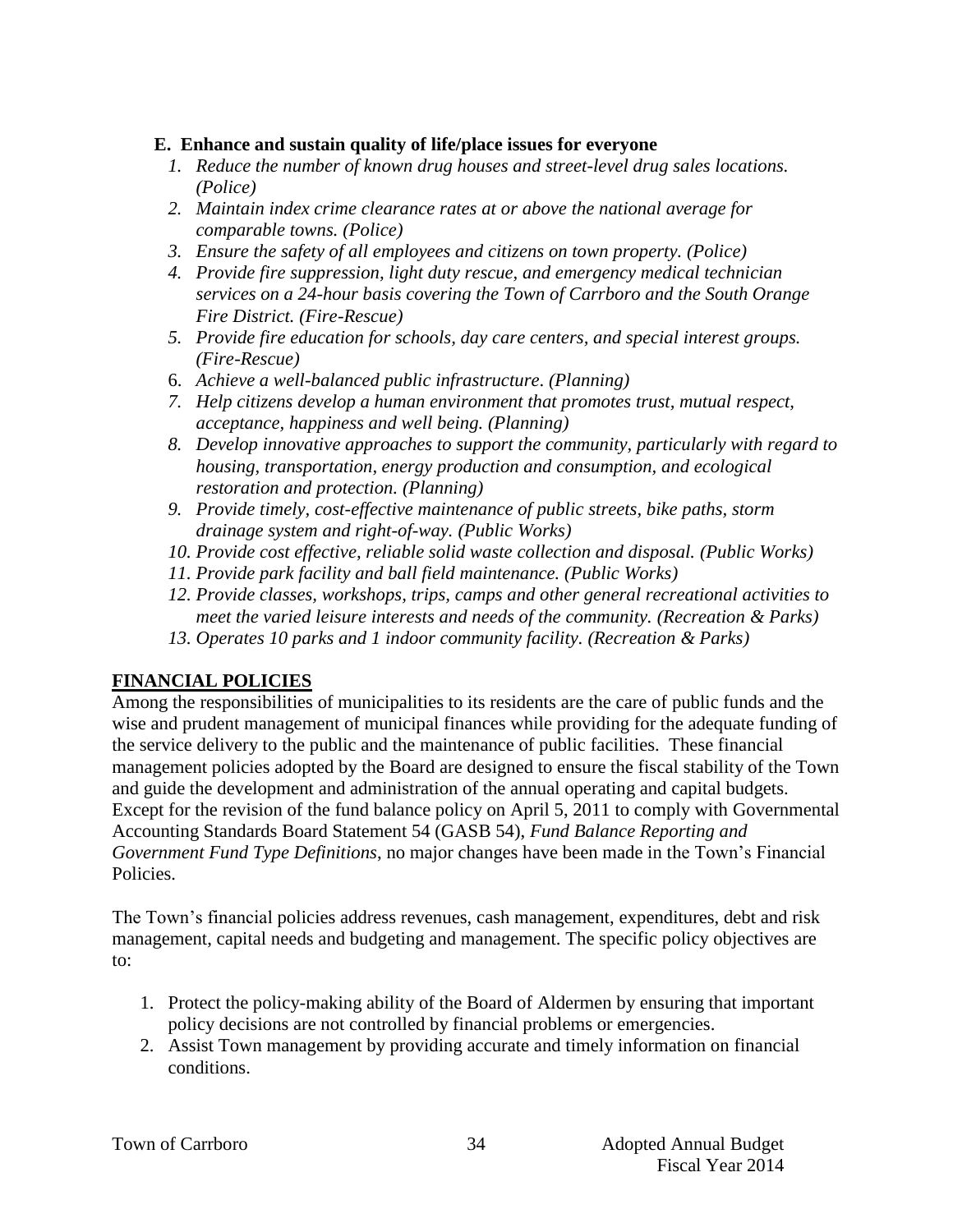- 3. Provide sound principles to guide the important decisions of the Board of Aldermen and of management which have significant fiscal impact.
- 4. Provide essential public facilities and prevent deterioration of the Town's public facilities and its capital plant.
- 5. Set forth-operational principles that minimize the cost of government and financial risk, to the extent consistent with services desired by the public.
- 6. Enhance the policy-making ability of the Board of Aldermen by providing accurate information on program costs.
- 7. Employ revenue policies that prevent undue or unbalanced reliance on certain revenues, which distribute the costs of municipal services fairly, and which provide adequate funds to operate desired programs.
- 8. Ensure the legal use of all Town funds through a system of financial security and internal controls.

Town staff shall develop and maintain methods of forecasting future revenues and expenditures. These methods shall project the Town's future revenues and expenditures through a variety of methods including but not limited to forecasts of the economy and future development of the Town. Town staff will estimate General Fund revenues using an objective and analytical process, as well as documenting and maintaining specific assumptions. In instances where there is uncertainty as to assumptions, conservative revenue projections shall be provided.

## **REVENUE POLICIES**

Important issues to consider in revenue analysis are growth, flexibility, elasticity, dependability, diversity, and administration. Under ideal situations, revenues grow at a rate equal to or greater than the combined effects of inflation and expenditures. Revenues should be sufficiently flexible to allow adjustments to changing conditions.

The Town uses the following policies to govern its operations and methods regarding revenues that are used for operations.

## *Sources of revenue*

The Town will strive to maintain a diversified and stable revenue system to shelter the government from short-run fluctuations in any single revenue source and ensure its ability to provide for ongoing service. A balance will be sought in the revenue structure between the proportions of elastic and inelastic revenues. New sources of revenue will be sought to achieve the desirable balance.

Restricted revenue shall only be used for the purpose intended and in a fiscally responsible manner. Programs and services funded by restricted revenue will be clearly designated as such.

Intergovernmental assistance may be in the form of restricted or unrestricted revenue. Unrestricted intergovernmental revenues generally support operational expenses; and restricted intergovernmental revenues are used for the designated purpose, activity and/or service.

## *Fees and cost recovery*

User fees and charges shall be reviewed annually. Town departments that generate a significant amount of user fee revenue regularly monitor their fees by comparing them to other local area jurisdictions. Fees shall be adjusted where appropriate to reflect these increases.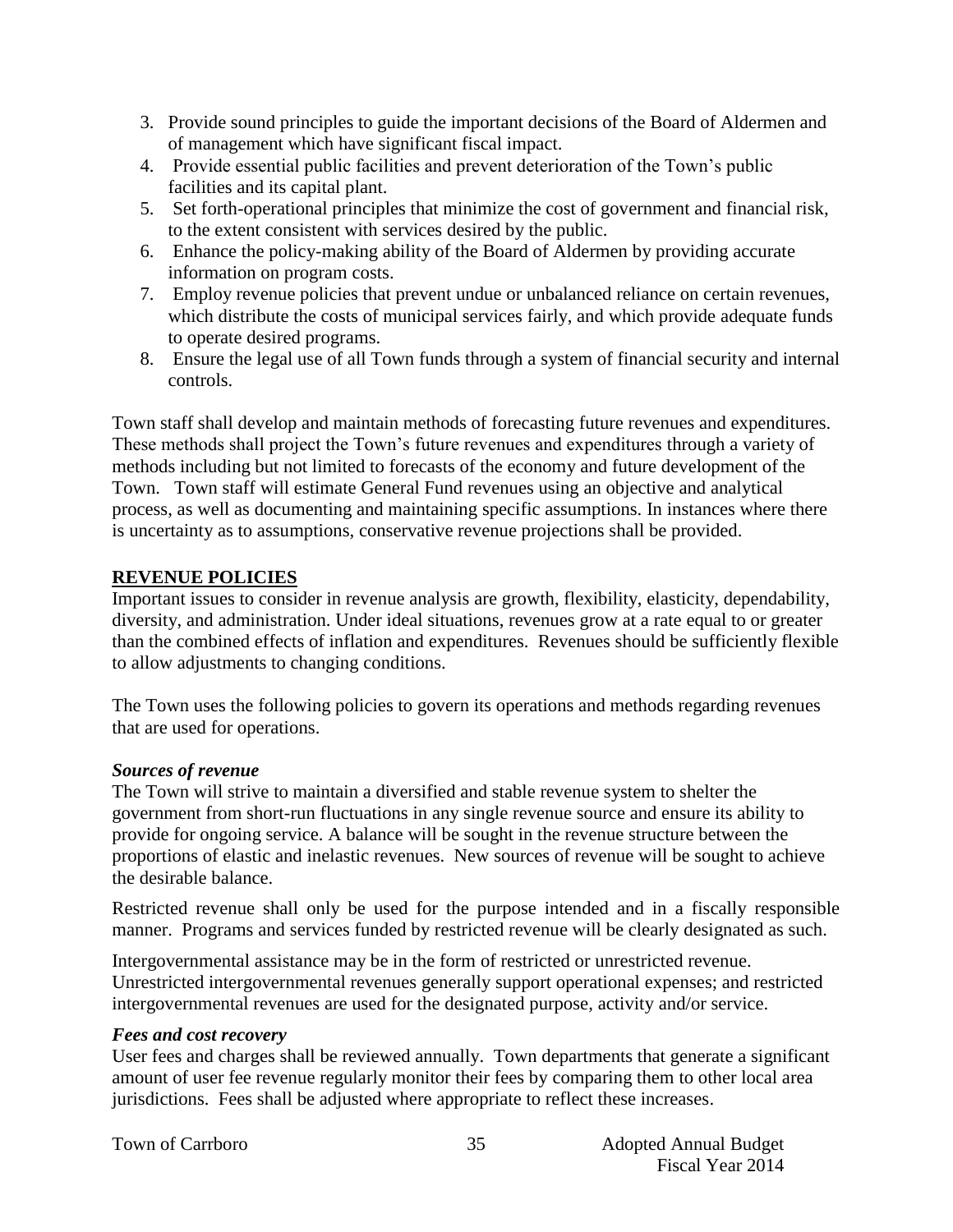Engineering Fees represent an exception to user fees whereby applicants are responsible for paying 80% of fees assessed by the Town's engineers. The engineers, who perform under a contractual agreement with the Town, bill the Town and the Town, in turn, sends a bill to the applicant for all such fees.

The Recreation and Parks Department, establishes recreation fees based on numerous factors, depending upon the program or services offered. Services offered may be available at no cost (a town-sponsored event), partially subsidized based on financial need, or may be based on 80%- 100% direct cost recovery. Fees for nonresident users of recreation programs shall be established after the Board of Aldermen approves the upcoming fiscal year budget. The fee shall be established by dividing the annual appropriation for the Recreation and Parks Department by the number of town residents. This will provide for a per capita cost for recreation services. An average of two activities per year in the Athletic Program and three activities per year in the General program area has been determined.

Therefore, the per activity fee shall be established for those persons not residing nor owning property in Orange County by dividing the annual out-of-county fee by two or three in the Athletic and General Program areas, respectively. An exception to this policy will be in those programs where fees are based on recovering 100% of direct costs.

#### *Grants and federal funds*

The Town shall aggressively pursue all grant opportunities; however, before accepting grants, the Town will consider the current and future implications of both accepting and rejecting the monies, including:

- a. Amount of matching funds required;
- b. Any in-kind services that are to be provided;
- c. Impact on operating expenses; and
- d. Length of grant and whether the Town is obliged to continue the services after the grant ends.

#### *Payment-in-Lieu Financing*

Payment-in-lieu revenue represents payments from developers or property owners for the purpose of providing open space areas or recreational facilities that serves or benefits residents of the development generating the funds. The Town's ordinance allows developers of certain types of projects to either provide open space and recreational facilities according to standards set forth in the ordinance or pay a fee in accordance with the Town-established fee schedule.

Developers are also able to make payment-in-lieu of providing affordable housing under the applicable provisions of the Land Use Ordinance. Revenue is deposited in the Affordable Housing Fund.

#### *Operating Transfers*

To the maximum extent feasible and appropriate, General Fund transfers to other funds shall be defined as payments intended for the support of specific programs or services. Amounts not needed to support such specific program or service expenses shall revert back to the General Fund.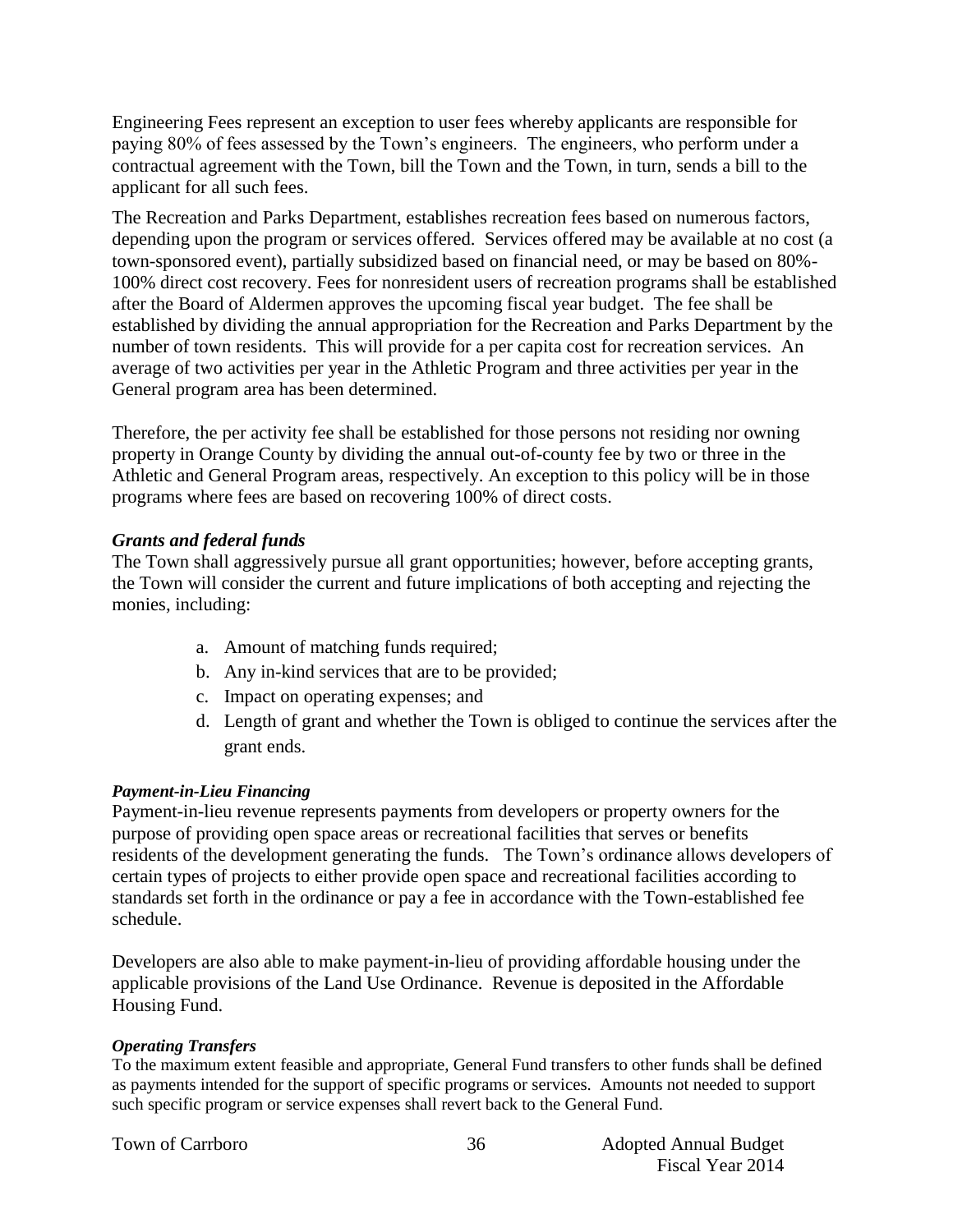## **OPERATING BUDGET POLICIES**

The Town uses the following policies to govern its operations and methods regarding operating budget expenditures.

## **Fund Balance**

To maintain the Town's credit rating, meet seasonal cash flow shortfalls, economic downturns or a local disaster, the Town shall maintain and present fund balance for the general fund in accordance with the requirements of GASB 54. The Town will maintain an unassigned fund balance in the general fund at a level ranging from 22.5% to 35% of the General Fund budget. Unassigned fund balance will generally not be used for operating expenses.

Fund balance shall be confirmed at the end of each fiscal year by the annual independent audit and if the:

- 1) Unassigned fund balance falls below 20%, the Town Manager shall develop and implement a plan to rebuild the balance to 22.5% within one year; or
- 2) Unassigned fund balance exceeds 35%; the Town Manager may set aside an amount in assigned fund balance for transfer to the capital projects fund for future projects, unless the Town Manager determines it necessary to maintain fund balance at the current level due to existence of other fiscal, economic and/or operating conditions.

The Board of Aldermen shall take formal action to commit the use of fund balance for projects or purposes in any current year or future year's budget.

Absence a commitment of fund balance by the Board, the Town Manager has the authority to express intended uses of unrestricted or unassigned fund balance that will result in assigned funds for specific purpose.

Where an expenditure is incurred for which restricted and unrestricted fund balance is available, the restricted fund balance, to the extent feasible, should be used first.

When expenditure is incurred for which there is unrestricted fund balance available, funds should be spent in the following order: committed, assigned and unassigned.

- a. Committed fund balances are amounts that can be used only for the specific purposes determined by a formal action of the government's highest level of decision-making authority. Commitments may be changed or lifted only by the government taking the same formal action that imposed the constraint originally.
- b. Assigned fund balances are amounts intended to be used by the government for specific purposes and so expressed by the governing body or by an official or body to which the governing body delegates the authority.
- c. Unassigned fund balance is the residual classification of the general fund that includes all amounts not contained in other fund balance classifications. Unassigned amounts are technically available for any purpose.

## **Budget Process and Procedures**

The North Carolina Local Government Budget and Fiscal Control Act requires that the Town Manager submit a recommended budget and budget message to the Mayor and Board of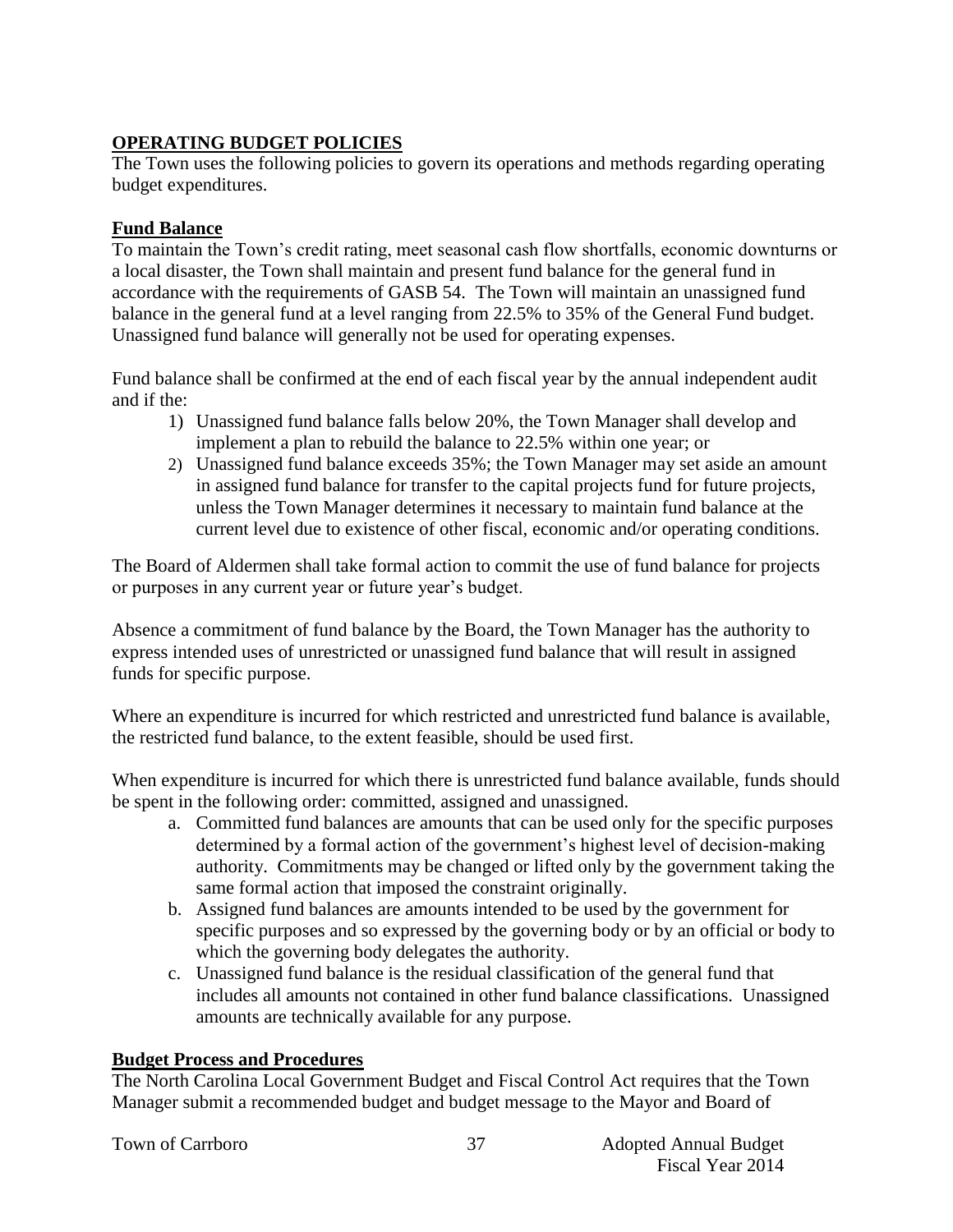Aldermen no later than June 1st, that the Board hold a public hearing on the budget, and that the Board adopt an annual budget or interim budget each year by July 1st. The budget must be balanced which is defined by the Fiscal Control Act as "the sum of estimated net revenues and appropriated fund balance in each fund shall be equal to appropriations in that fund."

State laws also determine the types of services and regulatory authority, which the Town can provide as well as the revenue sources available to the Town. For example, the Town is authorized to provide police and fire protection, refuse collection, and street maintenance services, but is not authorized by the State to levy income taxes or to raise the local sales tax which is capped at the existing two and one-half  $(2.5)$  percent. In North Carolina, county governments are responsible for public health, education, and social services. County and state government decisions govern funding for the Chapel Hill- Carrboro school system.

While the budget process seeks to develop an annual financial plan for the Town, the budget is also a strategic plan whereby departmental goals and objectives are aligned with the Board's strategic priorities, goals and commitments.

The budget is prepared by the Town Manager for a one-year fiscal cycle beginning July 1 and ending June 30 of the following year and must be adopted by the Board of Aldermen prior to the beginning of each fiscal year.

The recommended budget, as presented by the Town Manager, shall reflect the continuation of current service levels wherever appropriate and/or shall include an explanation of any decreases and increases. Any reprogramming or budget shifts from the previous budget shall be clearly identified in the budget document. The recommended budget shall be a balanced budget; recommended allocations shall not exceed projected revenues.

Public input and review of the recommended budget is encouraged. In addition to the required statutory public hearing, the Board generally holds a public hearing at the beginning of the budget development process to get input from the citizens. The entire budget document shall be available at the Town Clerk's Office and the Town's website for review.

#### *General Fund Budgeting*

The basic format of the budget shall identify programs within organizational structures defined primarily by department. Programs are defined as specific services provided to the public by a specific department. All assumptions, transfers, and other relevant budget data shall be clearly stated. The Town will avoid budgetary procedures that balance current expenditures at the expense of meeting future years' expenses, such as postponing expenditures, accruing future years' revenues, or rolling over short-term debt.

Requests for human services and nonprofit funding shall coincide with the budget process. The Town shall set aside funds for external organizational or program services through the grant application process. The amount recommended for funding shall increase each year based on the consumer price index (CPI) over the previous twelve months, or any amount determined by the Board. If the CPI remains flat or decreases, nonprofit funding shall remain unaffected. Requests from external organizations are reviewed by the Town's Human Services Commission which in turn submits a funding recommendation to the Board of Aldermen.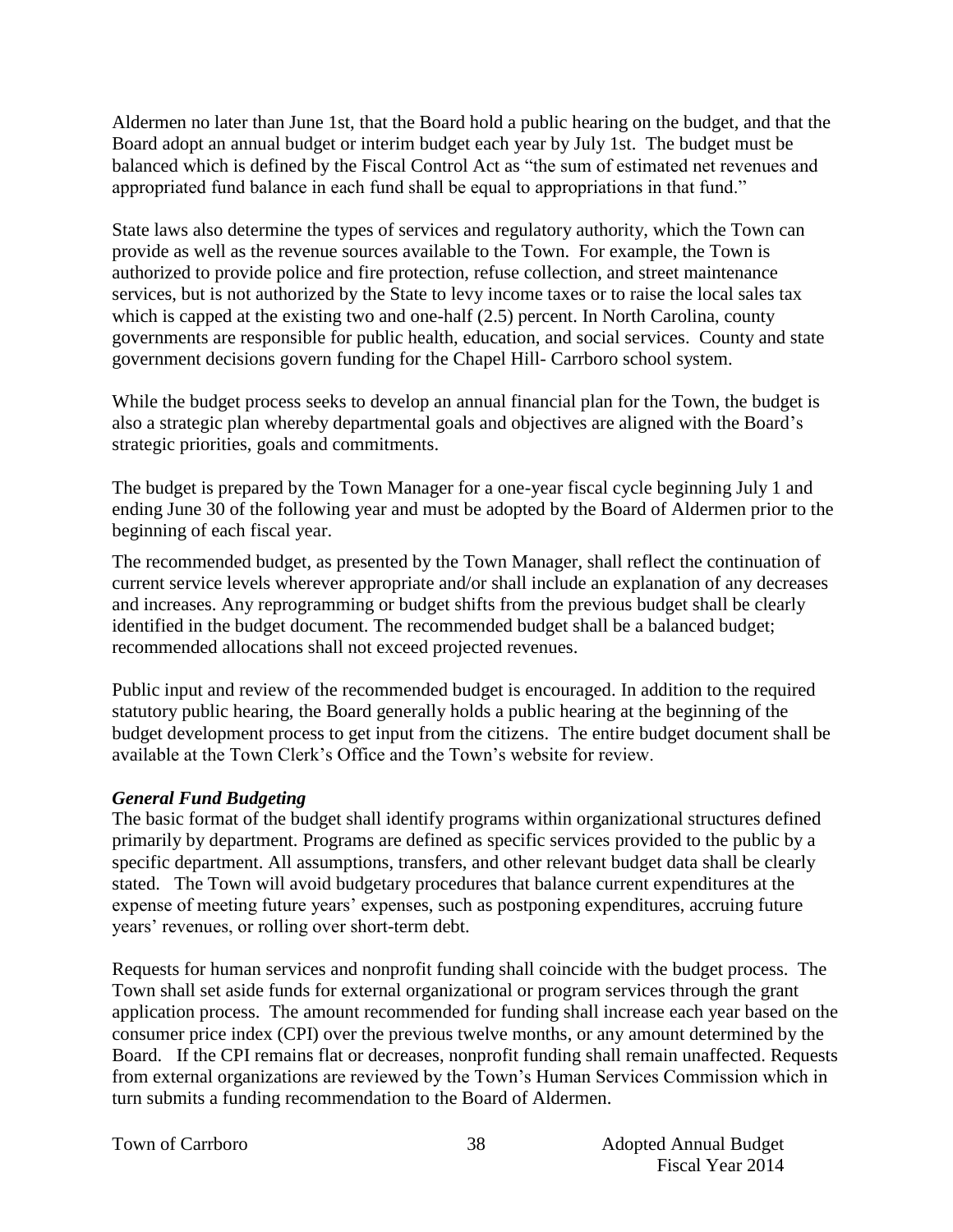Transfers between funds and transfers from the non-fuel contingency account may be authorized only by the Board of Aldermen. Appropriation of non-fuel contingency funds shall be exclusively for government operations. All other transfers may be approved by the Town Manager.

In instances where specific activities or purchases are authorized by the Board of Aldermen in a certain fiscal year and remain incomplete and thus, unexpended, fund balance may be carried forward, at Board of Aldermen's discretion, into the next fiscal year to support such activities or purchases.

Budgetary and accounting procedures will conform to Generally Accepted Accounting Principles (GAAP) for governmental agencies. Where possible, the budget and subsequent status reports will integrate performance measurement and productivity indicators.

## *Special Fund Budgeting*

The term "Special Funds" shall be used to identify all funds other than the General Fund or Capital Project Fund, inclusive of the following fund types: Grants Administration Fund, Affordable Housing Fund, Revolving Loan Fund, and Energy Efficiency Revolving Loan Fund. Special Funds shall be created when legally required, requested by the Board of Aldermen, or to facilitate internal accounting and financial reporting procedures.

The annual budget for each Special Fund shall be prepared in conjunction with the General Fund budget and shall be submitted to the Board of Aldermen for adoption prior to the beginning of the fiscal year.

Special Funds budgetary and accounting procedures will conform to GAAP.

## *Capital Fund Budgeting*

A local government may in its discretion, authorize and budget for a capital or grant project, either in its annual budget ordinance or in a project ordinance. At any time during the year, a capital project or grant project ordinance may be established. A project ordinance is for the life of the project and must be adopted by the governing board prior to commencement of the project.

A project ordinance must be balanced with the revenues estimated to be available for the project equal to appropriations for the project. A project ordinance shall clearly identify the project and authorize its undertaking, identify the revenues that will finance the project, and make the appropriations necessary to complete the project. An amendment is required when the budget established for the project is not sufficient to complete the project in its entirety. A project ordinance amending the project budget will require approval by the Board of Aldermen.

Major capital decisions tend to have a fiscal and operational impact more extensive than that required of annual operating and maintenance decisions and require different planning and budgetary methods. For projects that cost over \$100,000 and will require more than one year to accomplish, it is recommended that departments use a project ordinance rather than the General Fund operating budget.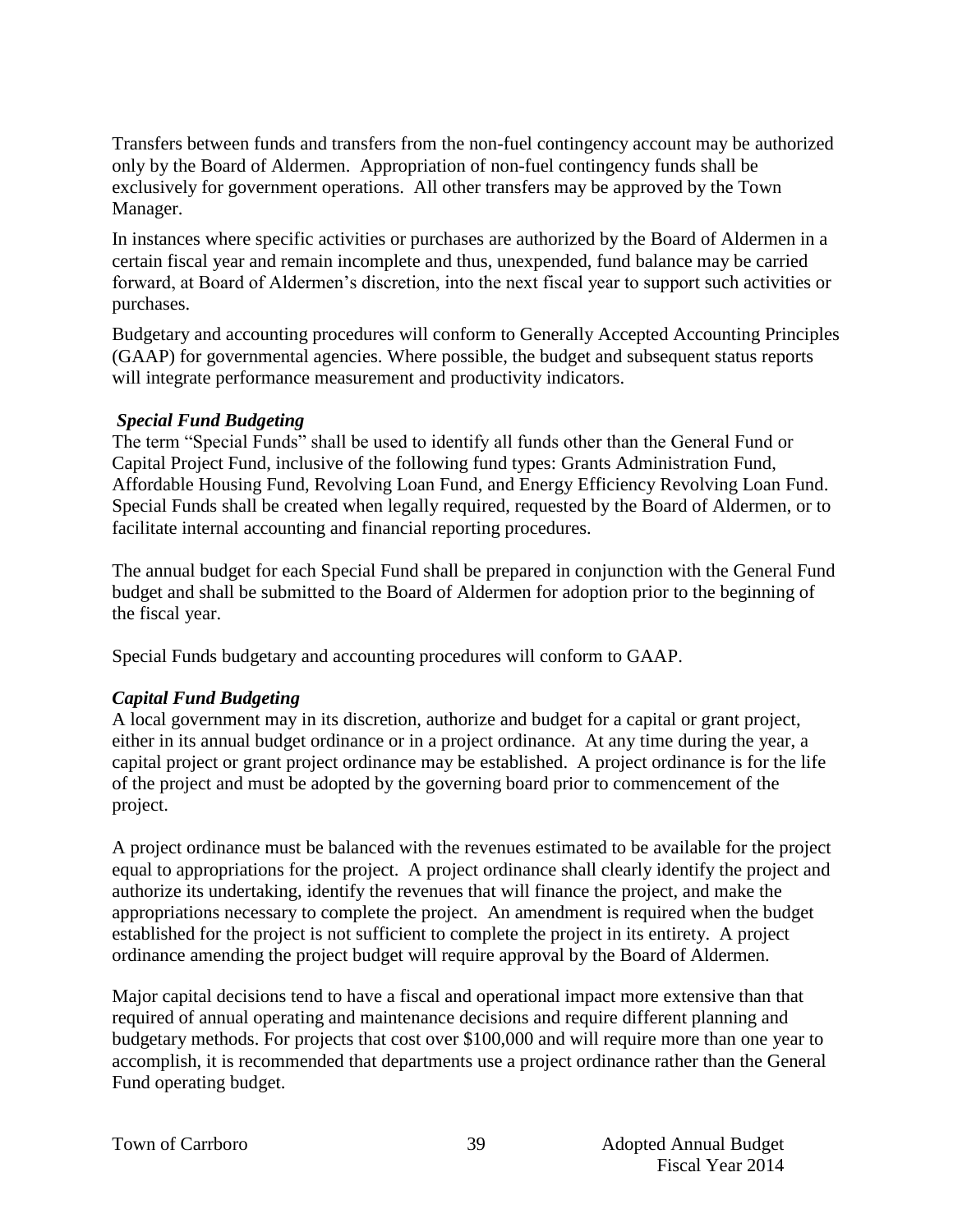## **Transfers**

Line-item adjustments within one project will be allowed via an internal budget adjustment request form, as long as the scope of the project is substantially the same and total funding for the project will not increase as a result of the transfer.

Transfer requests are prepared and signed by the department head of the requesting department and submitted to Management Services for review. When transfers occur, the project manager or department head will state that the project scope can still be achieved without increasing the total funding of the project. Management Services will ensure that sufficient funds are available in the authorized budget and the transfer does not increase the total appropriation for the project. All transfer requests are approved by the Finance Director and Town Manager.

A transfer of funds between projects within the same fund is only allowed with formal board approval. This process ensures transparency and keeps the Board up-to-date regarding budget changes in capital projects.

#### *Maintenance of Capital Assets*

Provisions will be made for adequate maintenance of the capital plant and equipment and for their orderly rehabilitation and replacement, within available revenue and budgetary limits. The budget should provide sufficient funds for the regular repair and maintenance of all town capital assets. The budget should not be balanced by deferring these expenditures.

The budget shall incorporate tenets of the Technology Plan that recognize the importance and necessity of maintaining and updating the installed technological infrastructure. It is strongly suggested that end-user workstations are to be replaced on a five year cycle, servers to be replaced on a three year cycle and other network infrastructure and business applications to be replaced as dictated by financial, technical, and business criteria defined in the Technology Plan. It is noted that replacement of infrastructure with the latest technology, rather than applying major upgrades to existing infrastructure, is often the most cost effective path.

As with technology, town vehicles are also replaced on a predetermined schedule. Through a planned approach the Town looks to minimize fleet capital cost and operational cost. The Public Works Department utilizes a booklet containing replacement criteria (includes criteria such as age and usage) for recommending replacement. It should be noted that age and usage criteria provide general guidance for replacement and there can be other circumstances that factor in the decision to replace a vehicle or piece of equipment either sooner or later than the recommended guidelines. These factors may include high maintenance cost, excessive down time, resale value, standardization of fleet, or change of operation.

All vehicles and capital equipment identified in the capital improvements plan that exceeds \$25,000 per item shall be considered for installment financing.

## **CAPITAL IMPROVEMENT PROJECT POLICIES**

The Town uses the following policies to govern its capital improvement program that address particular community needs.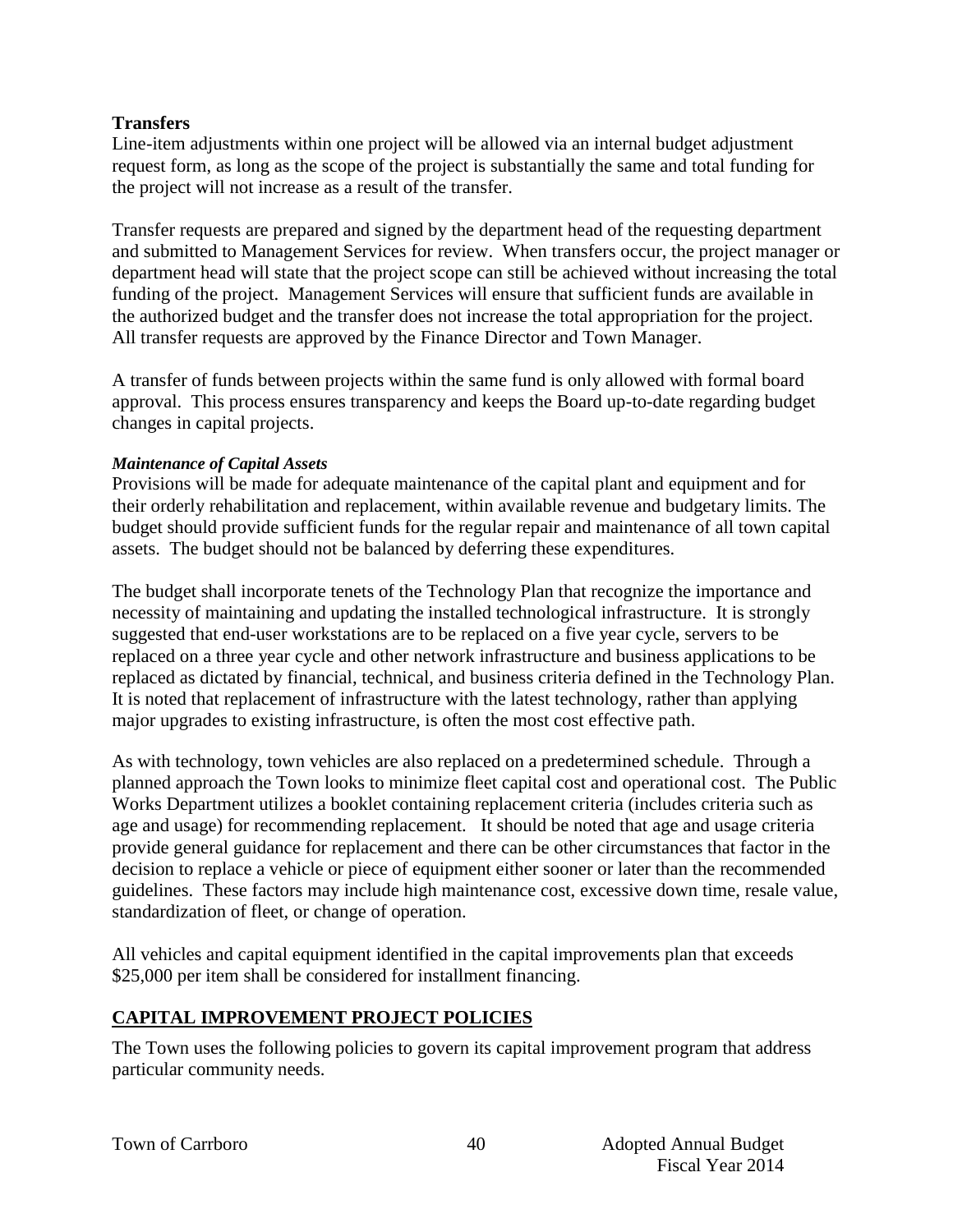## *Capital Improvement Program*

The Town Manager shall develop and maintain a projection of capital improvement projects (Capital Improvement Program) for the next six years based on the previous capital improvement plans, community needs assessments, and projects approved by the Board of Aldermen. The Capital Improvement Program (CIP) should be tied to projected revenue and expenditure constraints. Future planning should consider periods of revenue surplus and shortfall and adjust future programs accordingly. The CIP includes long-term maintenance and other operational requirements for proposed projects that meet the following criteria: 1) requested item is equipment costing more than \$25,000, or is a vehicle, and 2) requested project is multi-year in nature and exceeds \$100,000 over the life of the project. The CIP also includes information technology projects with costs equal to or greater than \$15,000. Each fiscal year, the Town Manager will update the CIP to include current information for review by the Board of Aldermen. The CIP plan is incorporated into the annual operating budget request process. Provisions are made for adequate maintenance of capital infrastructure and equipment and for their orderly replacement within available revenue and budgetary limits. Items are appropriated into the budget by the board upon adoption of the budget.

The CIP budget process shall include a financial analysis and narrative of the impact of the CIP on the Town's financial condition, including but not limited to, debt levels and operating budget.

The Town shall actively pursue outside funding sources for all projects for the CIP funding. The Town's capital program will recognize the borrowing limitation and debt tolerance of the Town.

#### *Capital Improvement Financing*

Within the limitation of existing law, various funding sources may be utilized for capital improvements. Capital projects shall not be dictated by the nature of funding available except to the extent that the projects meet an initial test of being required to achieve Town goals or to the extent that projects must be placed in priority dictated by the nature of the funds available.

Unspent capital project funds shall revert to undesignated capital reserves within the Capital Reserve Fund for future capital funding. In no case shall projects incur a funding deficit without the express approval of the Board of Aldermen.

## **DEBT MANAGEMENT POLICY**

## **POLICY STATEMENTS**

Debt policies are written guidelines and restrictions affecting the amount, issuance, process, and type of debt issued by a governmental entity. The important functions of a debt policy are to:

- Provide guidance on the types and levels of the Town's outstanding debt obligations so as not to exceed acceptable levels of indebtedness and risk. Debt policies also serve as a framework within which the Town can evaluate each potential debt issuance;
- Direct staff on objectives to be achieved, both before bonds are sold and for the ongoing management of the debt program;
- Facilitate the debt issuance process by making important decisions ahead of time;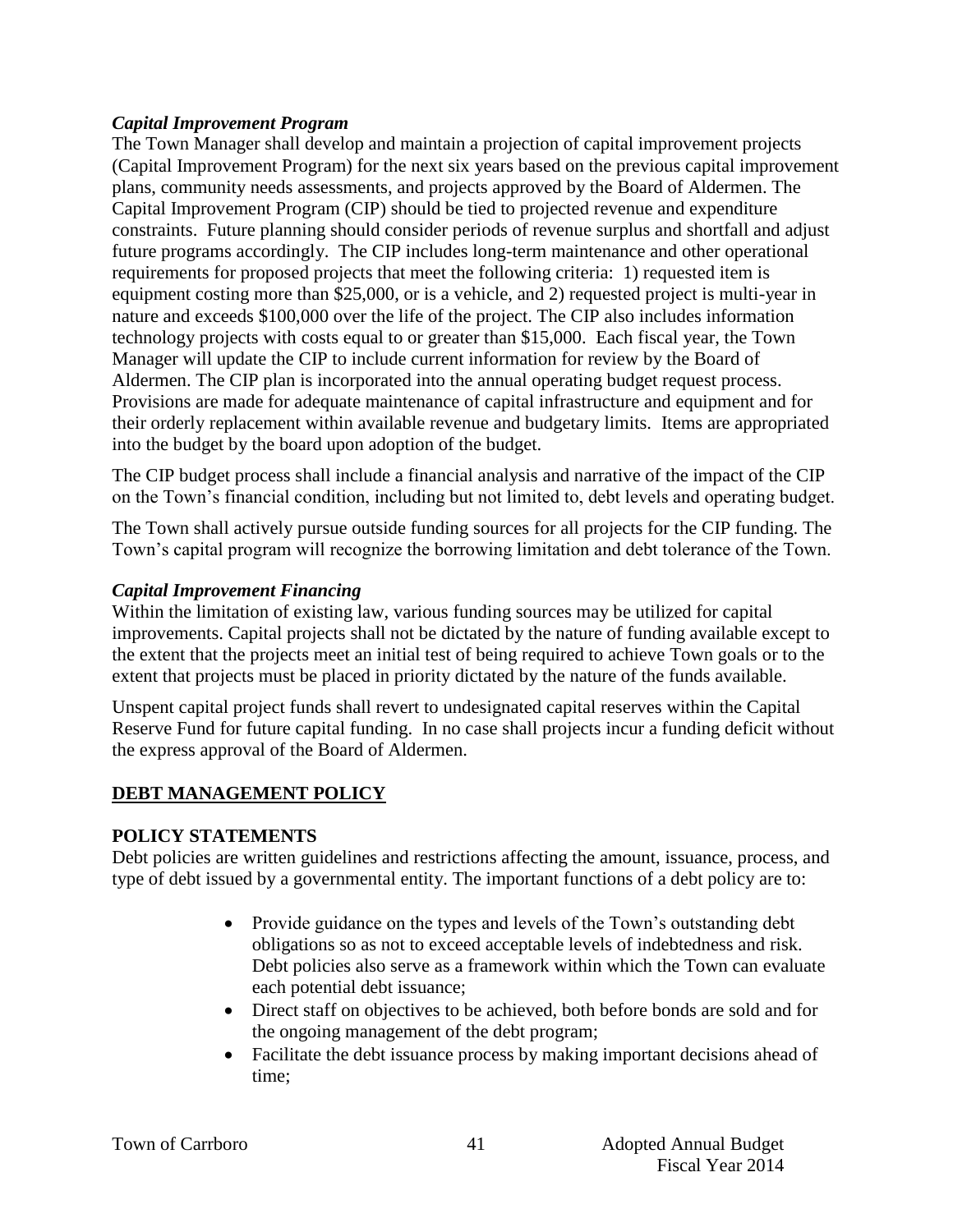- Assist the Town in the management of its financial affairs, ensuring that the Town maintains a sound debt position and that its credit quality is protected;
- Allow for an appropriate balance between the established debt parameters and providing flexibility to respond to unforeseen circumstances and new opportunities; and
- Serve as a means of stimulating an open debate about the government's outstanding obligations and lead to an informed decision by elected officials.

## **Purpose and Type of Debt**

#### *Purpose:*

Debt is only to be incurred for financing capital assets that, because of their long-term nature or because of budgetary constraints, cannot be acquired from current or budgeted resources. Debt is not to be used for operational needs or normal recurring maintenance. Ideally, the Town will strive to restrict debt issuance to capital needs identified and formalized in a capital improvement program (CIP).

## *Types of Debt:*

The types of debt instruments can include general obligation bonds, bond anticipation notes, revenue bonds, lease-installment financings, certificates of participation, special obligation bonds, or any other financing instrument allowed under North Carolina statutes. The Town will strive to use the least costly and most appropriate form of financing for its project needs.

All debt issued, including short-term installment purchase financing that the Town incurs for recurring equipment, will be repaid within a period not to exceed the expected useful life of the improvements, equipment, or vehicles financed by the debt.

## **Debt Limits and Affordability**

Debt policies should define limits or acceptable ranges for each type of debt. Limits are set for legal, financial, and policy reasons. State law dictates legal limits. Financial limits may be established to achieve a desired credit rating or to exist within budgetary or other resource constraints. Debt limits alone will not result in desired ratings, but limits on debt levels can have a material impact if the local government demonstrates adherence to the policy over time. Policy limits can include the purposes for which debt may be used, the types of debt that may be issued, and minimum credit ratings.

The Town will use an objective, analytical approach to determine the amount of debt to be considered for authorization and issuance.

## *Several standards or guidelines are available for establishing limits:*

## *Outstanding Debt as a Percentage of Assessed Valuation*

This ratio measures debt levels against assessed valuation and assumes that property taxes are the primary source of debt repayment.

Statutorily, the Town is subject to the Local Government Bond Act of North Carolina which limits the amount of net bonded debt the Town may have outstanding to 8% of the appraised

|  |  |  | Town of Carrboro |
|--|--|--|------------------|
|--|--|--|------------------|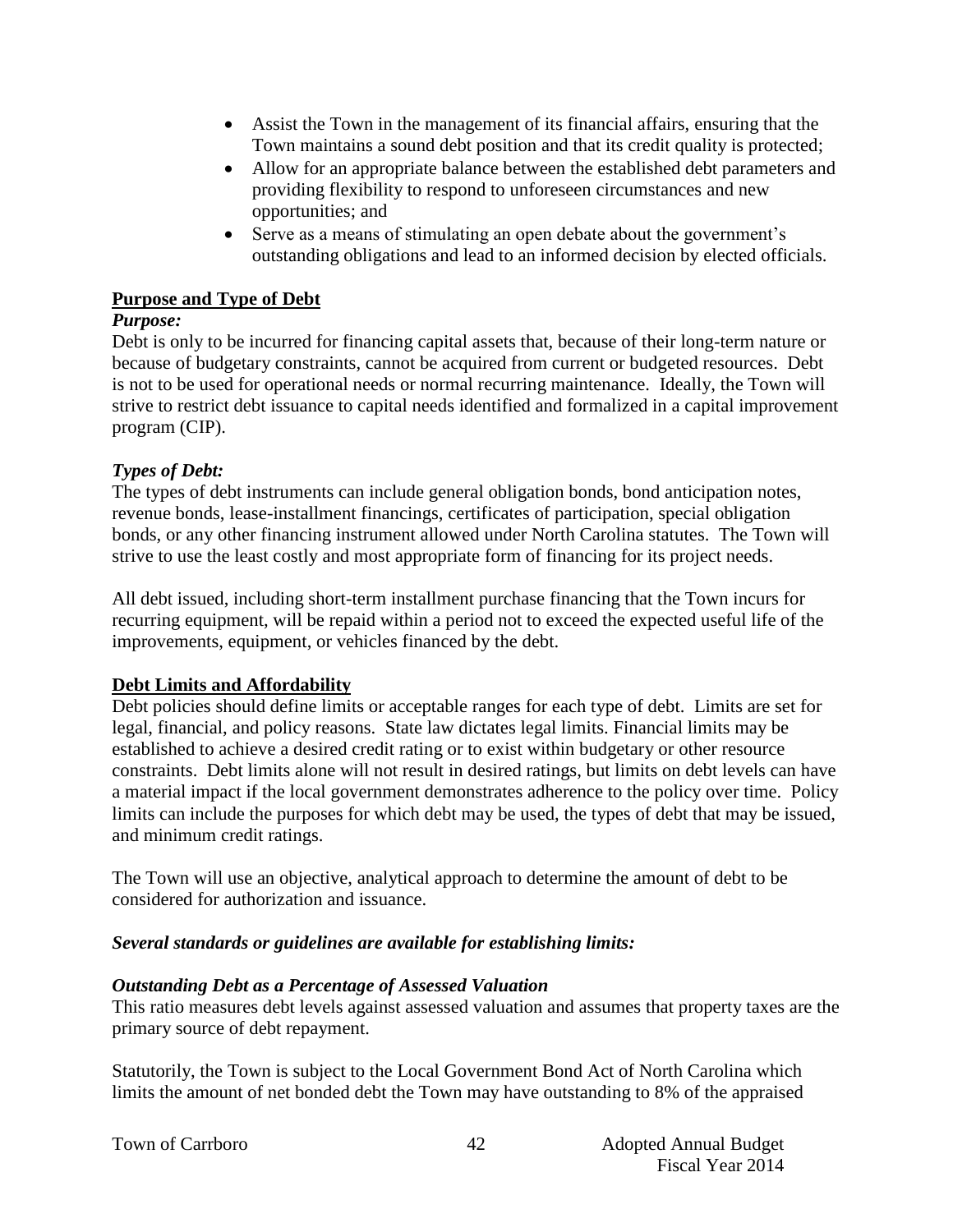value of property subject to taxation. However, this is not considered a realistic ratio as other ratios that measure ability to pay (described below) would exceed the Town's desired debt levels.

The Town will also strive to avoid maintaining a "high" debt burden as measured by the Local Government Commission. This analysis is updated annually by the LGC.

## *Debt per Capita*

This ratio reflects the philosophy that all taxes, and therefore the total principal on outstanding debt, are paid by the residents (as measured by population count). This ratio is widely used by analysts as a measure of an issuers' ability to repay debt.

The Town will also strive to avoid maintaining a "high" debt burden as measured by the Local Government Commission. This analysis is updated annually by the LGC.

#### *Debt Service as a Percentage of Operating Expenditures*

The ratio that measures the percentage of debt service to the general fund expenditures reflects the Town's budgetary flexibility to change spending and respond to economic downturns. Annual debt service payments (like a house payment), can be a major fixed part of a government's fixed costs and its increase may indicate excessive debt and fiscal strain.

The North Carolina Local Government Commission (LGC) advises that local governments should have a reasonable debt burden. A heavy debt burden may be evidenced by a ratio of General Fund Debt Service to General Fund Expenditures exceeding 15%, or Debt per Capita or Debt to Appraised Property Value exceeding that of similar units. Credit rating agencies, on the other hand, consider debt exceeding 20% of operating budget to be excessive. Ten percent is considered acceptable. The Town will maintain this ratio at or below 12%, considering this to be a moderate level of debt.

#### *Use of Debt Ratios*

This measure of debt service expenditures as a percentage of operating expenditures will be the primary ratio used to relay the impact of debt to the Board, both in terms of tax rate and ability to pay debt within budgetary constraints. No project will be included in the CIP that increases the debt ratio above 12%. Any project that is considered outside of the Capital Improvement Plan shall be revisited in context of the plan to monitor the project's impact on the Town's debt ratios. Projects shall be considered for recommendation as long as the debt service expenditures as a percentage of operating expenditures remain at or below the 12% debt ratio.

The aforementioned measures, while defined with targets in mind, shall also be judged against the necessity of and benefits derived from the proposed acquisitions. The Town will continue to update its debt affordability analyses annually along with a review of peer groups to continue to analyze and control its debt effectively.

By establishing comparative debt ratios and targets over a period of time, the Town is demonstrating that there is an analytical and informed process for monitoring and making decisions about the Town's debt burden and maintaining the Town's fiscal position on behalf of the community.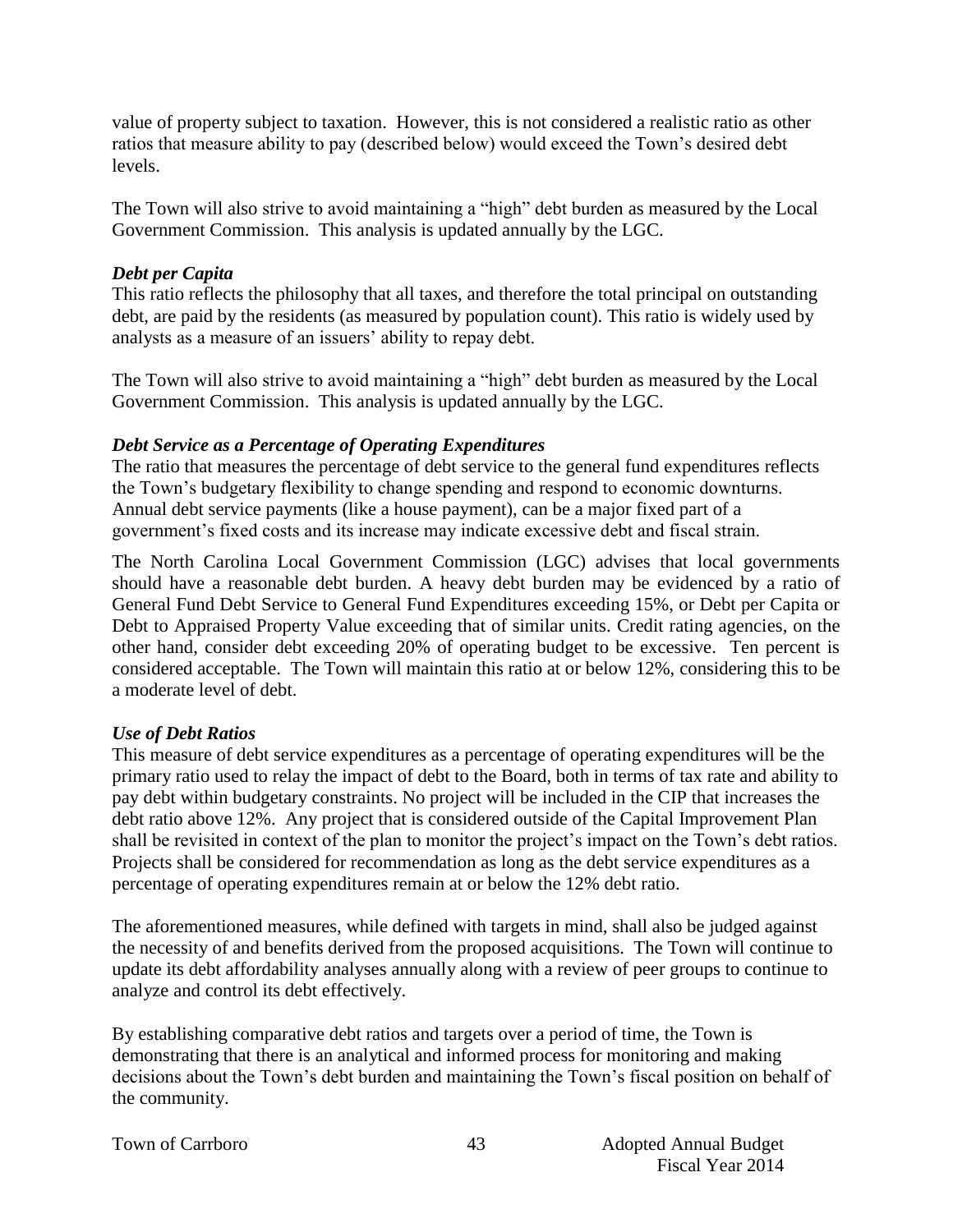## **Bond Ratings**

The Town's current bond ratings are: Standard and Poor's AA+; and, Moody's Aa2. The Town will maintain continuing disclosure and good communications with bond rating agencies and financial institutions on the Town's financial condition and operations.

## **Debt Issuance and Structure**

The Town will strive to issue bonds no more frequently than once in any fiscal year. The scheduling of bond sales and installment purchase decisions and the amount of bonds to be sold and installment financing to be sought will be determined each year by the Board of Aldermen. These decisions will be based upon the identified cash flow requirements for each project financed, market conditions, and other relevant factors.

If cash needs for bond projects are insignificant in any given year, the Board may choose not to issue bonds. Instead, the Board may fund upfront project costs and reimburse these costs when bonds are sold. In these situations, the Board will adopt reimbursement resolutions prior to the expenditure of project funds.

For most debt issues, the actual structure and sale is conducted in conjunction with the Local Government Commission (LGC), a division of the Office of State Treasurer. The LGC functions as the financial advisor to local governments when issuing debt. Structuring must take into consideration current conditions and practices in the municipal finance market.

The Town will seek level or declining debt repayment schedules on long-term bonded debt, as encouraged by the Local Government Commission. Debt requiring balloon principal payments reserved at the end of the issue term will be avoided. General obligation bonds will be generally competitively bid with no more than a 20-year life.

For short-term installment financings on capital items and equipment, the Town will rely on a competitive bidding process and the debt term will not exceed the useful life of the asset.

## **Capital Planning and Debt Determination**

The Town will adopt a six-year capital improvements plan (CIP) annually. Debt financing and the associated policies will be considered in conjunction with the CIP with approval of funding and projects by the Board of Aldermen.

Any capital item that has not been included in the CIP or recurring lease-purchase schedule but because of its critical or emergency need where timing was not anticipated in the CIP or budgetary process, or is mandated immediately by either State or Federal requirements, will be considered for approval for debt financing.

## **BUDGETARY ACCOUNTING AND REPORTING**

#### *Budget Adoption*

The Town operates under an annual budget ordinance administered in accordance with the Local Government Budget and Fiscal Control Act (North Carolina General Statutes Section 159). These statutes require that the Board of Aldermen adopt a balanced budget in which estimated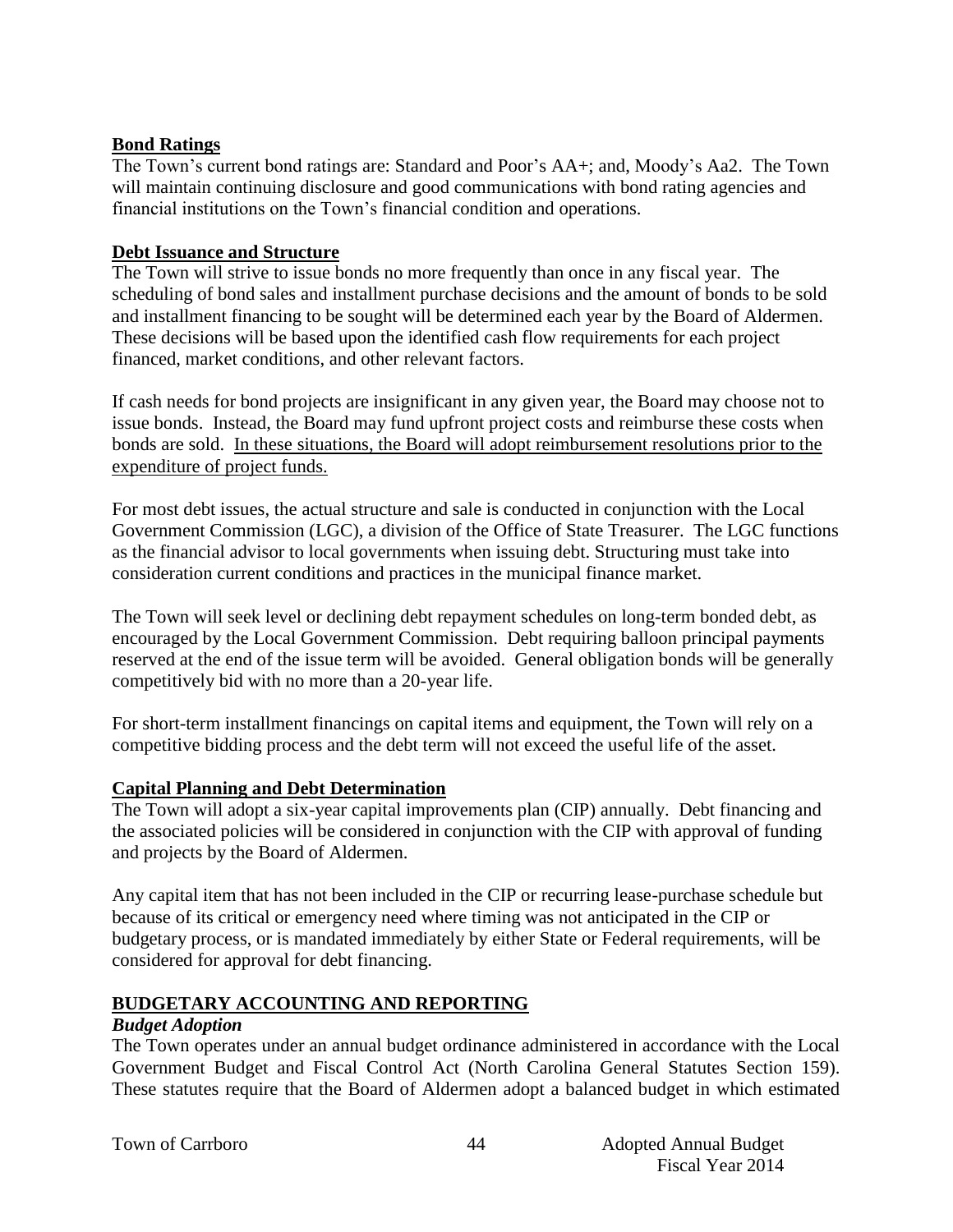revenues and appropriated fund balances equal expenditures. The Town Manager must submit a balanced budget proposal to the Board by June 1 of each year, and the Board must adopt the Budget Ordinance by July 1. A formal public hearing is required to obtain community comments of the proposed budget before the Board adopts the budget. By state law, the fiscal year begins on July 1 and ends on June 30.

An annual budget is adopted for the General Fund, and for the Capital Reserve Fund, and the Payment-in-Lieu Fund (Special Revenue Fund types) as needed. All annual appropriations lapse at the fiscal year end. Project ordinances are adopted for the remaining Special Revenue Funds, and the Capital Projects Fund.

## *Basis of Accounting and Budgeting*

The budget is adopted using the modified accrual method of accounting. Under this basis, revenues are recognized in the period received and accrued if considered to be both measurable and available to pay current liabilities. The Town considers all revenues available if they are collected within 90 days after year-end, except for property taxes. Those revenues susceptible to accrual include: investments, sales tax, and grants-in-aids earned. Expenditures are recognized when a liability is incurred. On a budgetary basis, revenues are recorded by source of revenue (property tax, intergovernmental, taxes and licenses, etc) and expenditures are recorded by department, function or project. Expenditures may not legally exceed appropriations at the departmental level for all annually budgeted funds and at the fund level for multi-year funds.

| <b>Fund Type</b>   | <b>Fund Category</b> | <b>Basis of Accounting</b> | <b>Budgetary Accounting</b> |
|--------------------|----------------------|----------------------------|-----------------------------|
| General Fund Group | Governmental         | Modified Accrual           | Modified Accrual            |
| Special Revenue    | Governmental         | Modified Accrual           | Modified Accrual            |
| Capital Projects   | Governmental         | Modified Accrual           | Modified Accrual            |

Within the budget ordinance, the general fund is further divided into functions, which represent the level of authorization, by the governing board. Revenue functions include Ad Valorem (Property Taxes), Local Sales Taxes, Other Taxes/Licenses, Restricted and Unrestricted Intergovernmental Revenues, Permit and Fees, Sales and Services, Investment Earnings, Other Revenues, Other Financing Sources, and Fund Balance Appropriated.

Expenditure functions are primarily budgeted at the departmental level and include: Mayor and Board of Aldermen, Advisory Boards, Governance Support, Town Manager, Economic and Community Development, Town Clerk, Management Services, Personnel, Police, Fire, Planning, Transportation, Public Works, Parks and Recreation, Non-departmental, and Debt Service.

The Board of Aldermen may authorize and budget for capital projects and multi-year special revenue funds in its annual budget ordinance. The project ordinance authorizes all appropriations necessary for the completion of projects.

## *Amending the Budget*

The Board of Aldermen must approve all transfers between funds, transfers from non-fuel contingency, and amendments to capital project ordinances.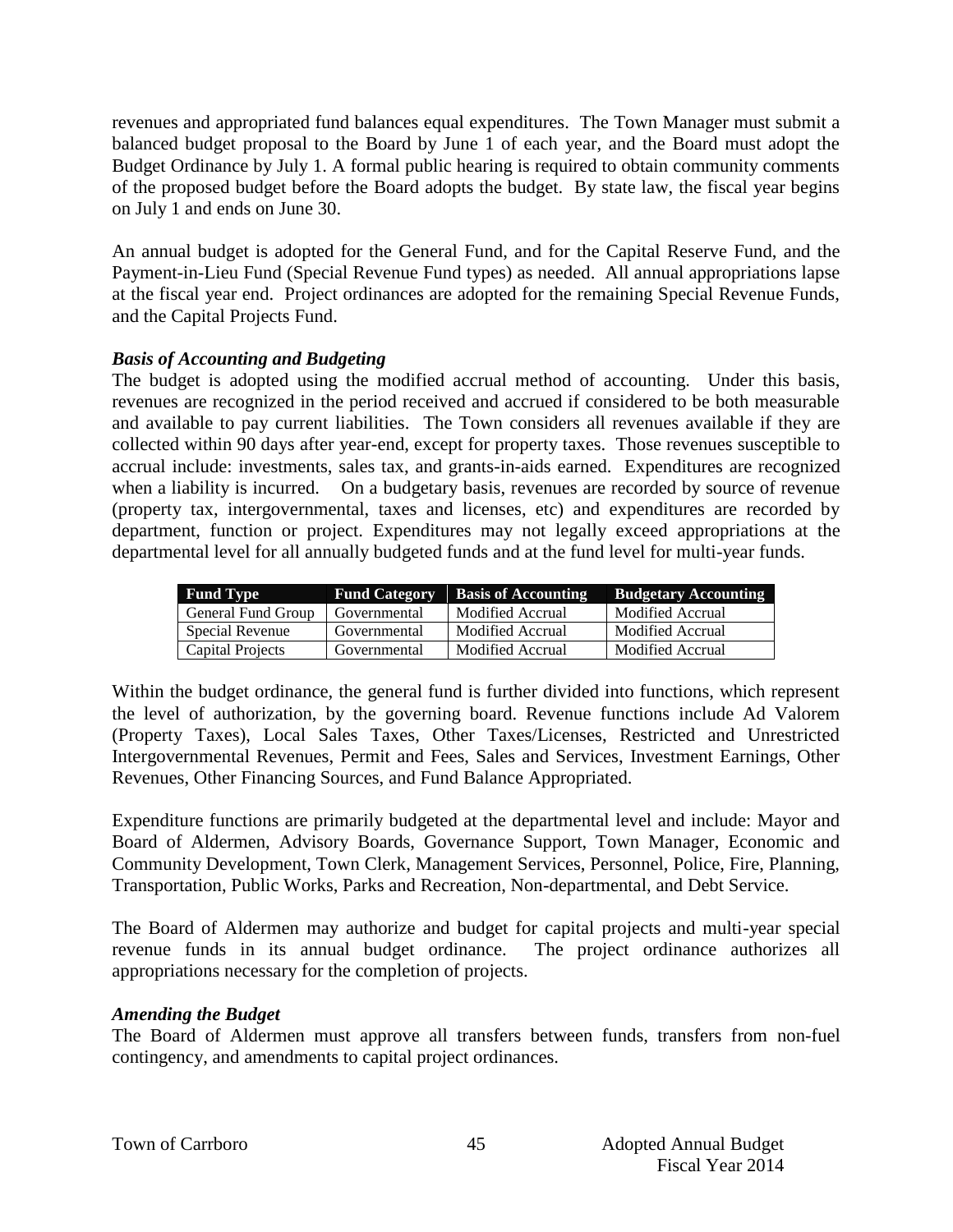The Town Manager can transfer between departments and functions within the General Fund without further action by the Board. In addition, all operating funds encumbered or designated within fund balance for project expenditures as confirmed in the annual June 30 audit of the previous year shall be re-appropriated to the Fiscal Year 2012-13 without further action by the Board. All other types of amendments within the General Fund must be approved by the Board (i.e., approving revenues and expenditures associated with a grant, transferring operating funds from one function to another that is not related to pay adjustments).

Capital project ordinances are approved at the project level. The Town Manager may approve line item transfers within a project as long as the project can still be achieved without increasing the total funding of the project. An amendment is required when the budget established for the project is not sufficient to complete the project in its entirety.

#### *Line Item Transfers*

While budgets are approved at the functional level within the budget ordinance, line-item budgets are controlled at three broad levels (categories) within a departmental cost center: salaries, operating, and capital outlay. Departments are only required to do a budget transfer form if there is a need to transfer funds between the broad categories of expenditures. The Finance Officer can process the transfers within a department at the request of the department head.

#### *Purchase Orders*

Purchase orders must be issued for purchases exceeding \$500 with exception of purchases obtained via procurement card or purchases specifically exempted by the Town's purchasing policy. Purchase requisitions under \$500 do not require approval by the Purchasing Officer.

#### *Capital Outlay*

All capital items (items exceeding \$5,000 and having a useful life of more than one year) must be approved in accordance with the adopted budget. With GASB34, the definition of capital outlay was refined to include infrastructure inventory including roads, bridges, and sidewalks, amongst other assets). Thresholds exist for buildings (\$20,000 minimum) and for infrastructure inventory (\$100,000 minimum). The annual budget document outlines those capital outlay items approved for purchase. Any changes must be approved through the transfer process outlined above.

#### *Position Control*

The annual pay plan adopted by the Board in conjunction with the budget lists authorized permanent positions.

## **FINANCIAL FUND STRUCTURE**

The accounts of the Town are organized on the basis of funds or account groups with each fund constituting a separate accounting entity. The operations of each fund are accounted for by providing a separate set of self-balancing accounts reflecting its assets, liabilities, fund balance, revenues and expenditures. Town resources are allocated to and accounted for individual funds based upon the purposes for which they are to be spent and the means by which spending